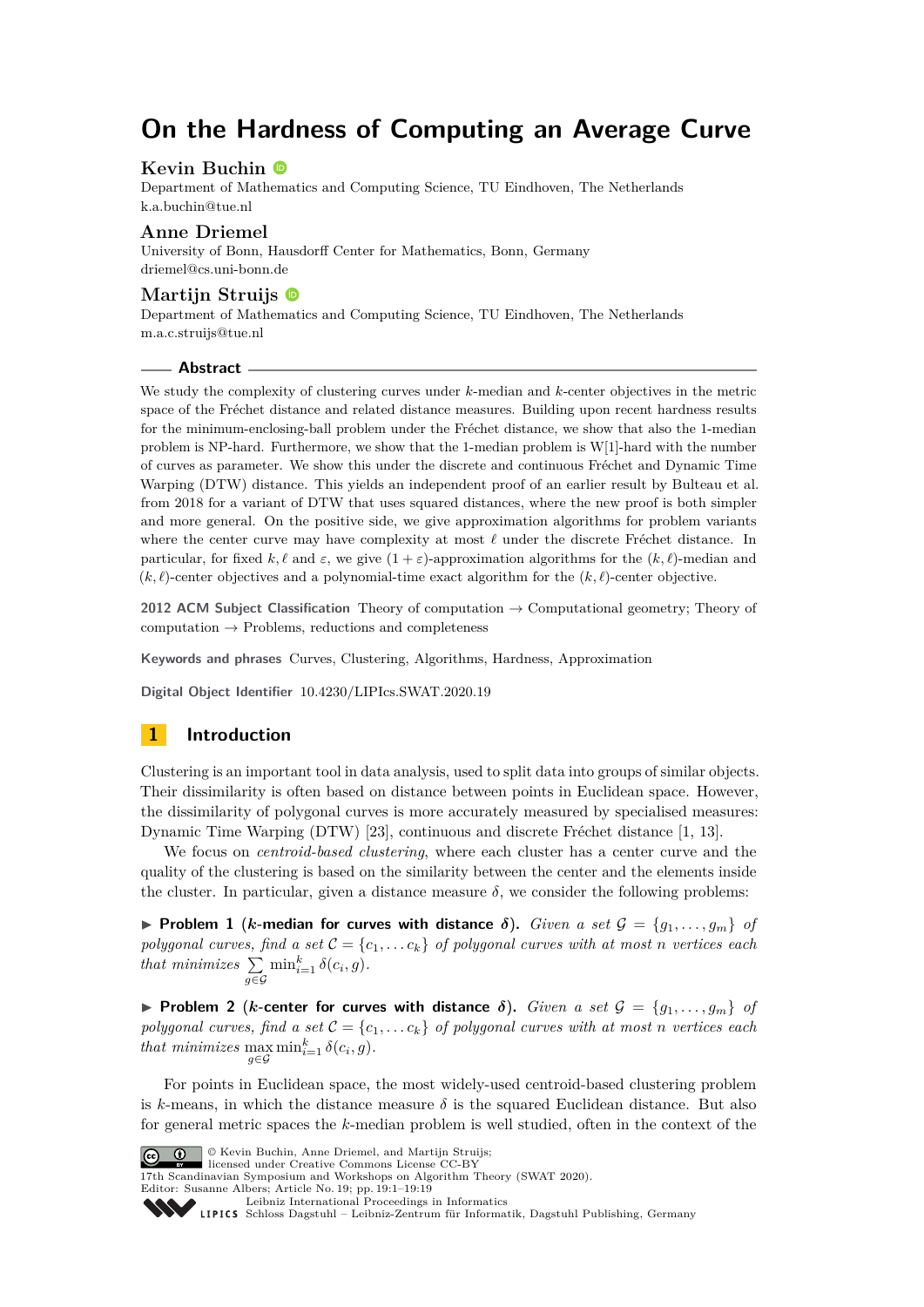### **19:2 On the Hardness of Computing an Average Curve**

closely related facility location problem [\[20\]](#page-16-1). In general metric spaces usually, the *discrete k-median problem* is studied, where the centers must be selected from a finite set *F*, and are called facilities.

For clustering curves, limiting the possible centers to a finite set of "facilities" is unnecessarily restrictive. In this paper, we are therefore interested in the *unconstrained k-median problem*, where a center can be any element of the metric space (as in the case of *k*-means). Often, we will simply write *k*-median problem to denote the unconstrained version. In this paper, we are in particular interested in the complexity of the 1-median problem, which we refer to as *average curve problem*.

#### **Hardness of the average curve problem**

While clustering on points for general *k* in the plane or higher dimension is often NP-hard [\[22\]](#page-16-2), many point clustering problems can be solved efficiently when  $k = 1$  in low dimension. For instance, the 1-center problem in the plane can be solved in linear time [\[21\]](#page-16-3), and there are practical algorithms for higher dimensional Euclidean space [\[15\]](#page-15-2). In contrast, the 1 center problem (i.e., the minimum enclosing ball problem) for curves under the discrete and continuous Fréchet distance is already NP-hard in 1D [\[6\]](#page-15-3). In this paper, we show that also the average curve problem, i.e. the 1-median problem, is NP-hard. We show this for the discrete and for the continuous Fréchet distance, and for the dynamic time-warping (DTW) distance. Variants of the DTW distance differ in the norm used for comparing pairs of points, and how that norm is used, see Section [1.1](#page-2-0) for details. Our results apply to a large class of variants of DTW. For the frequently used variant of DTW using the squared Euclidean distance, Bulteau et al. [\[8\]](#page-15-4) recently showed that the average curve problem is NP-hard and even W[1]-hard when parametrized in the number of input curves *m* and there exists no  $f(m) \cdot n^{o(m)}$ -time algorithm unless the Exponential Time Hypothesis (ETH) fails<sup>[1](#page-1-0)</sup>. Because of its importance in time series clustering, there are many heuristics for the average curve problem under DTW [\[18,](#page-15-5) [23\]](#page-16-0). Brill et al. [\[4\]](#page-15-6) showed that dynamic programming yields an exponential-time exact algorithm and additionally show the problem can be solved in polynomial time when both the input curves and center curve use only vertices from {0*,* 1}.

#### **Approximation algorithms**

Since both the *k*-center and the *k*-median problem for curves are already NP-hard for  $k = 1$  in 1D, we further study efficient approximation algorithms for these problems. For approximation in metric spaces, the discrete and unconstrained *k*-median (likewise for *k*-center) are closely related: any set of curves that realises an *α*-approximation for the discrete *k*-median problem realises an 2*α*-approximation for the unconstrained *k*-median problem. There is an elegant  $O(kn)$  time 2-approximation algorithm for the *k*-center problem in metric spaces [\[17\]](#page-15-7). This approximation factor is tight for clustering curves under the discrete Fréchet distance [\[6\]](#page-15-3). Finding approximate solutions for *k*-median is more challenging: the best known polynomial-time approximation algorithm for discrete *k*-median in general metric space achieves a factor of  $3 + \varepsilon$  for any  $\varepsilon > 0$  [\[2\]](#page-15-8) and it is NP-hard to achieve an approximation factor of  $1 + 2/e$  [\[19\]](#page-15-9). Unconstrained clustering of curves may result in centers of high complexity. To avoid overfitting and to obtain a compact representation of the data, we look at a variant of the clustering problems with center curves of at most a fixed complexity, denoted by  $\ell$ . More formally, the  $(k, \ell)$ -center problem is to find a set of curves

<span id="page-1-0"></span><sup>&</sup>lt;sup>1</sup> See e.g. [\[11\]](#page-15-10) for background on parametrized complexity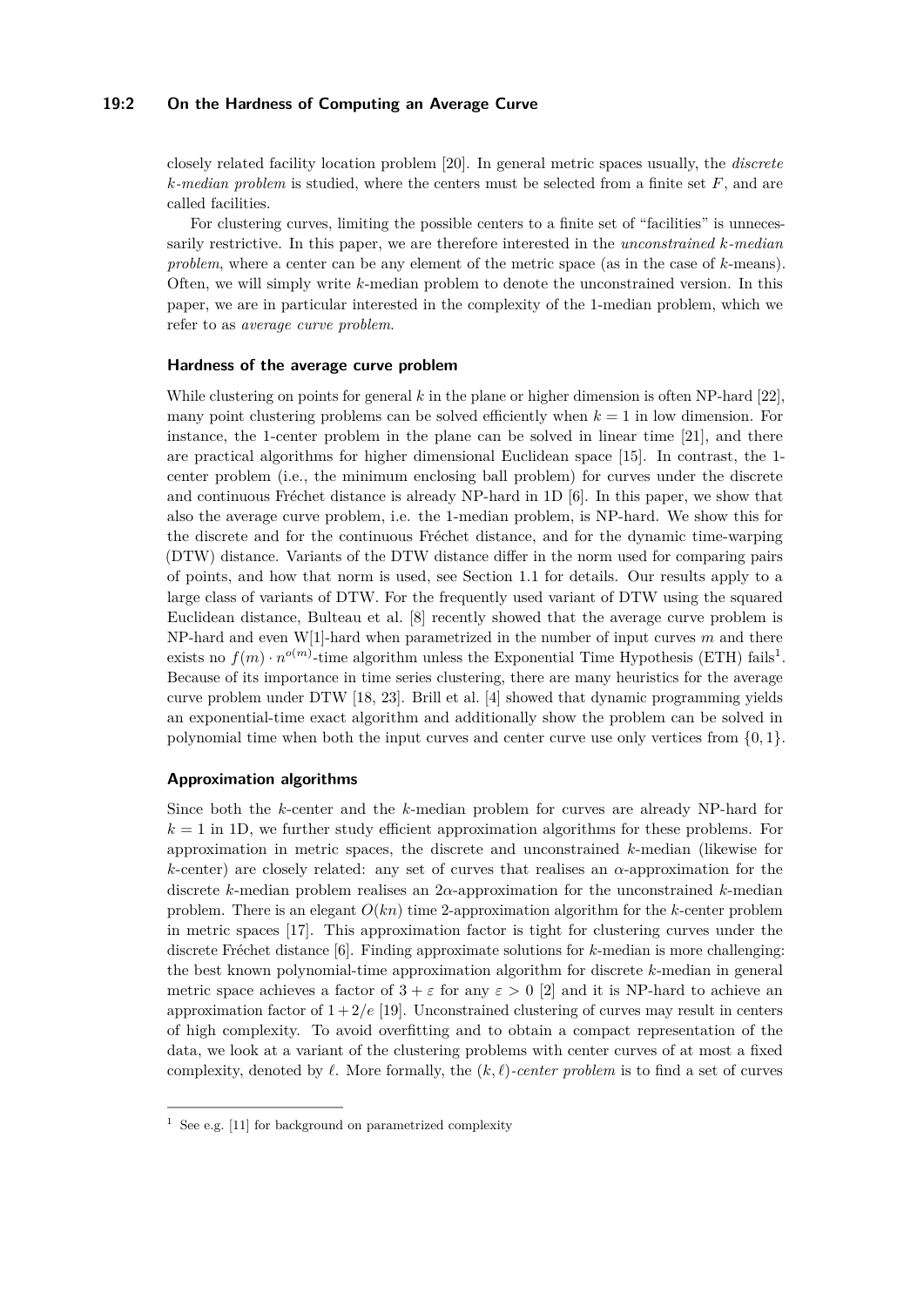

<span id="page-2-1"></span>**Figure 1** ( $k, \ell$ )-center clustering of pigeon flight paths computed by the algorithm of [\[7\]](#page-15-11).

 $\mathcal{C} = \{c_1, \ldots c_k\}$ , each of complexity at most  $\ell$ , that minimizes  $\max_{g \in \mathcal{G}} \min_{i=1}^k \delta(c_i, g)$ . The  $(k, \ell)$ -median problem is defined analogously. Although the general case for this variant is still NP-hard, we can find efficient algorithms when k and  $\ell$  are fixed. The  $(k, \ell)$ -center and  $(k, \ell)$ -median problems were introduced by Driemel et al. [\[12\]](#page-15-12), who obtained an  $\tilde{O}(mn)$ -time  $(1 + \varepsilon)$ -approximation algorithm for the  $(k, \ell)$ -center and  $(k, \ell)$ -median problem under the Fréchet distance for curves in 1D, assuming  $k, \ell, \varepsilon$  are constant. In [\[6\]](#page-15-3), Buchin et al. gave polynomial-time constant-factor approximation algorithms for the  $(k, \ell)$ -center problem under the discrete and continuous Fréchet distance for curves in arbitrary dimension. These approximation algorithms have lead to efficient implementations of heuristics for the center version showing that the considered clustering formulations are useful in practice [\[7\]](#page-15-11). See Figure [1](#page-2-1) for an example of a computed clustering. This encourages further study of the median variants of the problem.

### <span id="page-2-0"></span>**1.1 Definitions of distance measures**

Let *x* be a polygonal curve, defined by a sequence of vertices  $x_1, \ldots, x_n$  from  $\mathbb{R}^d$  where consecutive vertices are connected by straight line segments. We call the number of vertices of *x* the *complexity*, denoted by  $|x|$ . Given a pair of polygonal curves *x*, *y*, a *warping path* between them is a sequence  $W = \langle w_1, \ldots, w_L \rangle$  of index pairs  $w_l = (i_l, j_l)$  from  $\{1, \ldots, |x|\} \times \{1, \ldots, |y|\}$ such that  $w_1 = (1, 1), w_L = (|x|, |y|),$  and  $(i_{l+1} - i_l, j_{l+1} - j_l) \in \{(0, 1), (1, 0), (1, 1)\}$  for all  $1 \leq l \leq L$ . We say two vertices  $x_i, y_i$  are *matched* if  $(i, j) \in W$ .

Denote the set of all warping paths between curves x and y by  $\mathcal{W}_{x,y}$ . For any integers  $p, q \geq 1$ , we define the Dynamic Time Warping Distance between *x* and *y* as

$$
\mathrm{DTW}_p^q(x,y) := \left( \min_{W \in \mathcal{W}_{x,y}} \sum_{(i,j) \in W} ||x_i - y_j||^p \right)^{q/p},
$$

where  $\|\cdot\|$  denotes the Euclidean norm. In text, we refer to  $DTW_p^q$  also as  $(p, q)$ -DTW. Similarly, define the discrete Fréchet distance between *x, y* as

$$
d_{dF}(x,y) := \min_{W \in \mathcal{W}_{x,y}} \max_{(i,j) \in W} ||x_i - y_j||.
$$

The *continuous* Fréchet distance is defined with a reparametrization  $f : [0, 1] \rightarrow [0, 1]$ , which is a continuous injective function with  $f(0) = 0$  and  $f(1) = 1$ . We say two points on *x* and *y* are *matched* if  $f(i) = j$ . Denote the set of all reparametrizations by F, then the continuous Fréchet distance is given by

$$
\mathrm{d}_F(x,y) := \inf_{f \in \mathcal{F}} \max_{\alpha \in [0,1]} ||x(f(\alpha)) - y(\alpha)||.
$$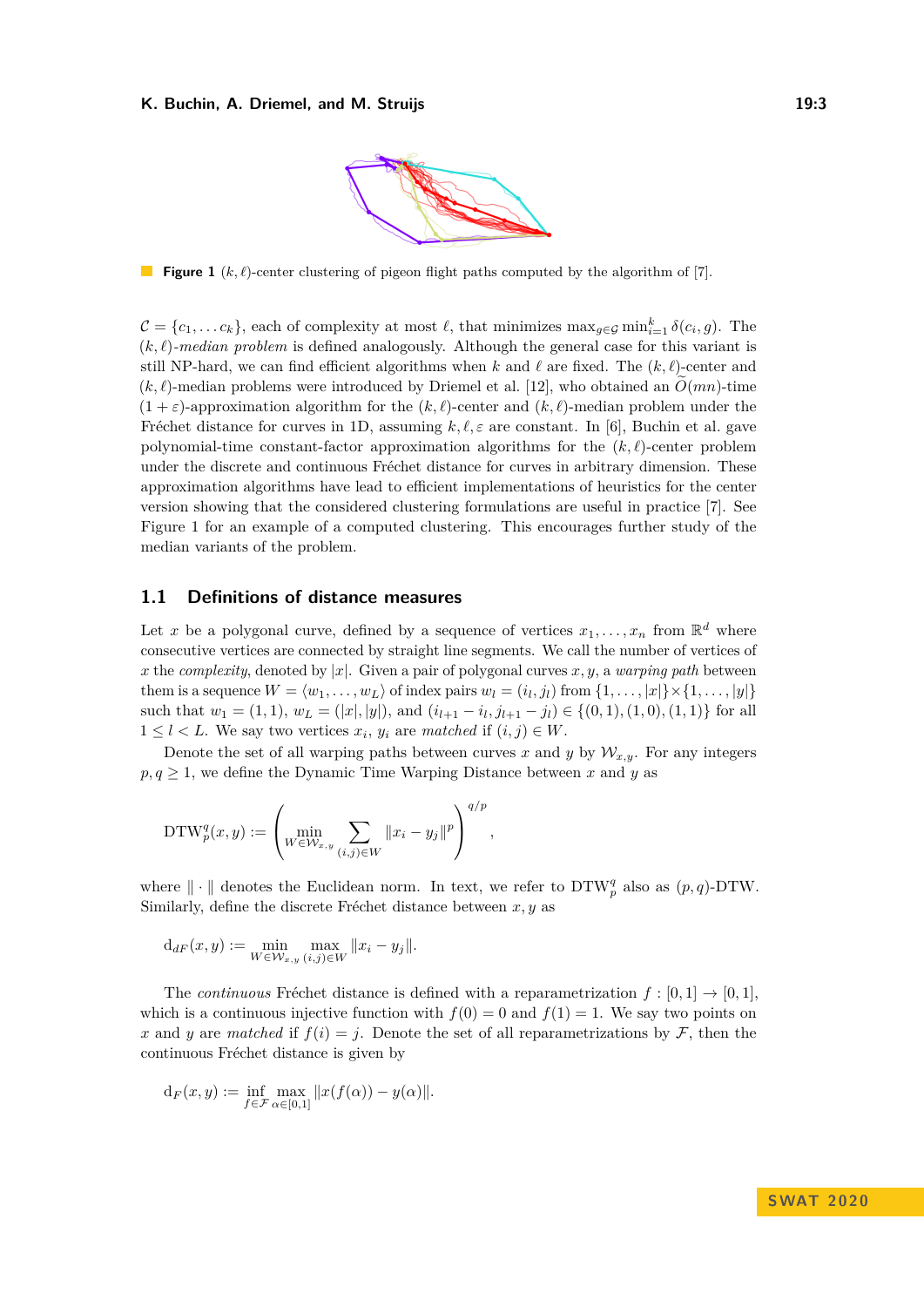### **19:4 On the Hardness of Computing an Average Curve**

<span id="page-3-0"></span>**Table 1** Overview of results. In these tables, *n* denotes the length of the input curves, *m* denotes the number of input curves and *d* denotes the ambient dimension of the curves.

**(a)** Results on exact computation.

| Problem                                  | Result<br>Restrictions            |                       | Reference          |
|------------------------------------------|-----------------------------------|-----------------------|--------------------|
| 1-median, $DTW_p^q$                      | $O(n^{2m+1}2^m m)$                | $d=1$                 | Brill et al. [4]   |
|                                          | $O(mn^{1.87})$                    | Binary                | Schaar et al. [28] |
|                                          | NP-hard                           | $p = q = 2$           | Bulteau et al. [8] |
|                                          | W[1]-hard in $m$                  |                       |                    |
|                                          | NP-hard                           | $p, q \in \mathbb{N}$ | Theorem 7          |
|                                          | $W[1]$ -hard in m                 |                       |                    |
| 1-median, Fréchet                        | NP-hard                           |                       | Theorem 4          |
|                                          | $W[1]$ -hard in m                 |                       |                    |
| 1-center.                                | NP-hard                           |                       | Buchin et al. [6]  |
| discrete Fréchet                         |                                   |                       |                    |
| $(k, \ell)$ -center,<br>discrete Fréchet | $O((mn)^{2k\ell+1}k\ell\log(mn))$ | $d \leq 2$            | Theorem 13         |

**(b)** Approximation algorithms. (In stating the running times we assume  $k$ ,  $\ell$ , and  $\varepsilon$  are constants independent of *n* and *m*.)

| Problem                                    | Result                         | Approx factor     | Restrictions | Reference           |
|--------------------------------------------|--------------------------------|-------------------|--------------|---------------------|
| $(k, \ell)$ -median,<br>continuous Fréchet | $\widetilde{O}(nm)$            | $(1+\varepsilon)$ | $d=1$        | Driemel et al. [12] |
| $(k, \ell)$ -median,<br>discrete Fréchet   | O(nm)                          | 65                |              | Driemel et al. [12] |
|                                            | $\widetilde{O}(m^2(m+n))$      | 12                |              | Theorem 10          |
|                                            | $\widetilde{O}(nm)$            | $(1+\varepsilon)$ | $k=1$        | Theorem 12          |
|                                            | $\widetilde{O}(nm^{dk\ell+1})$ | $(1+\varepsilon)$ | k>1          | Theorem 12          |
| $(k, \ell)$ -center,                       | O(nm)                          | 3                 |              | Buchin et al. [6]   |
| discrete Fréchet                           | $\widetilde{O}(nm)$            | $(1+\varepsilon)$ |              | Theorem 9           |

# **1.2 Results**

We show that the average curve problem for discrete and continuous Fréchet distance in 1D is NP-complete, W[1]-hard when parametrized in the number of curves *m*, and admits no  $f(m) \cdot n^{o(m)}$ -time algorithm unless ETH fails. In addition, we prove the same hardness results of the average curve problem for the  $(p, q)$ -DTW distance for any  $p, q \in \mathbb{N}$ .

This is an independent proof that is simpler and more general than the result by Bulteau et al. [\[8\]](#page-15-4). Their hardness result holds for the case of the (2*,* 2)-DTW distance, which is widely-used. Other common variants, covered by our proof, are (1*,* 1)-DTW, i.e., (non-squared) Euclidean distance and Manhattan distance in 1D [\[16\]](#page-15-13), (2*,* 1)-DTW, and more generally  $(p, 1)$ -DTW [\[26,](#page-16-5) [27\]](#page-16-6). Note that, while we define  $(p, 1)$ -DTW in terms of the *p*th power of the Euclidean norm, our hardness results also apply to the *p*th power of the  $L_p$ -norm, since these norms are equal in 1D. Another difference is that hardness construction by Bulteau et al. [\[8\]](#page-15-4) uses binary input curves and a center curve that is not restricted to a bounded set of vertices, while in our construction both the input curves and the center curve use only vertices from  $\{-1, 0, 1\}$ . This means we answer a question by Brill et al. [\[4\]](#page-15-6), who asked whether their result can be extended to obtain a polynomial time algorithm when all curves are restricted to sets of 3 vertices, in the negative.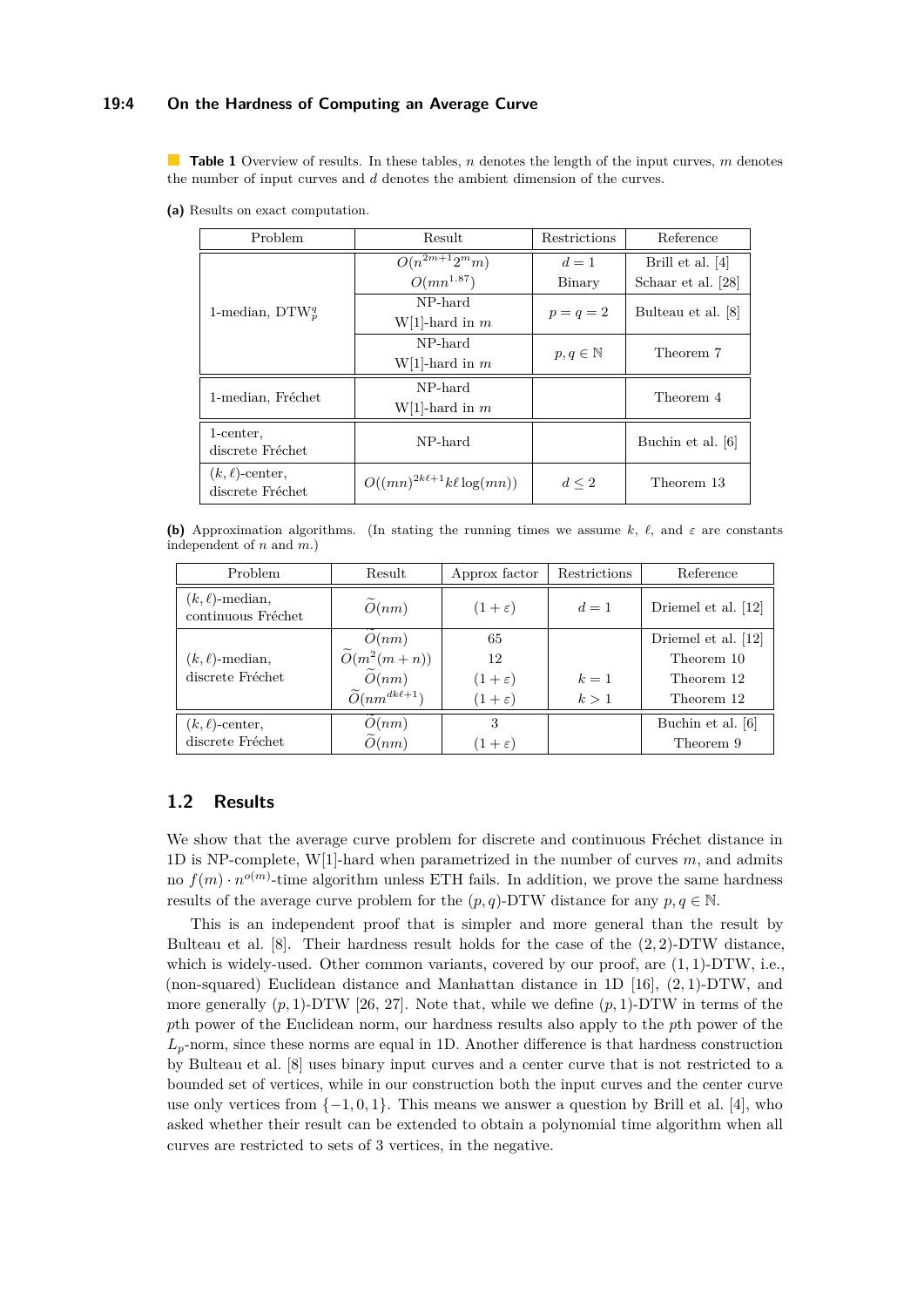#### **K. Buchin, A. Driemel, and M. Struijs 19:5** 19:5

Since our and other hardness results exclude efficient algorithms for the  $(k, \ell)$ -center or -median clustering without further assumptions, we investigate other approaches with provable guarantees. In particular, we give a  $(1 + \varepsilon)$ -approximation algorithm that runs in  $O(mn)$  time and a polynomial-time exact algorithm to solve the  $(k, \ell)$ -center problem for the discrete Fréchet distance, when  $k, \ell$ , and  $\varepsilon$  are fixed. For the  $(k, \ell)$ -median problem under the discrete Fréchet distance, we give a polynomial time 12-approximation algorithm, and an  $(1 + \varepsilon)$ -approximation algorithm that runs in polynomial time when  $k, \ell$ , and  $\varepsilon$  are fixed. Table [1](#page-3-0) gives an overview of our results.

# **2 Hardness of the average curve problem for discrete and continuous Fréchet**

In this section, we will show that the 1-median problem (or average curve problem) is NP-hard for the discrete and continuous Fréchet distance. The average curve problem for the discrete Fréchet distance is as follows: given a set of curves  $G$  and an integer  $r$ , determine whether there exists a center curve *c* such that  $\sum_{g \in \mathcal{G}} d_{dF}(c, g) \leq r$ . We will show that this problem is NP-hard. To find a reasonable algorithm, we can look at a parametrized version of the problem. A natural parameter is the number of input curves, which we will denote by *m*. However, we will show that this parametrized problem is W[1]-hard, which rules out any  $f(m) \cdot n^{O(1)}$ -time algorithm, unless FPT = W[1]. To achieve these reductions, we create a reduction from a variant of the shortest common supersequence (SCS) problem.

## **2.1 The FCCS problem**

To show the hardness of the average curve problem for the Fréchet and DTW distance, we reduce from a variant of the *Shortest Common Supersequence* (SCS) problem, which we will call the *Fixed Character Common Supersequence* (FCCS) problem. If *s* is a string and *x* is a character,  $\#_x(s)$  denotes the number of occurrences of x in s.

▶ **Problem 3 (Shortest Common Supersequence (SCS)).** *Given a set S of m strings with length at most n over the alphabet*  $\Sigma$  *and an integer t, does there exist a string*  $s^*$  *of length t that is a supersequence of each string*  $s \in S$ ?

▶ Problem 4 (Fixed Character Common Supersequence (FCCS)). *Given a set S of m strings with length at most n over the alphabet*  $\Sigma = \{A, B\}$  *and*  $i, j \in \mathbb{N}$ *, does there exist a string*  $s^*$  *with*  $#_A(s^*) = i$  *and*  $#_B(s^*) = j$  *that is a supersequence of each string*  $s \in S^g$ 

The SCS problem with a binary alphabet is known to be NP-hard [\[25\]](#page-16-7) and *W*[1]-hard [\[24\]](#page-16-8). The same holds for FCCS:

<span id="page-4-0"></span>► **Lemma 1.** *The FCCS problem is NP-hard. The FCCS problem with m as parameter is W*[1]-hard. There exists no  $f(m) \cdot n^{o(m)}$  time algorithm for FCCS unless ETH fails.

**Proof.** We reduce from SCS with the binary alphabet  $\{A, B\}$  to FCCS. Given an instance  $(S, t)$  of SCS, construct  $S' = \{s + AB^{2t}A + c(s) \mid s \in S\}$ , where  $c(s)$  denotes the string constructed by replacing all A characters in *s* by B and vice versa, and + denotes string concatenation. We reduce to the instance  $(S', t + 2, 3t)$  of FCCS and claim that  $(S, t)$  is a true instance of SCS if and only if  $(S', t + 2, 3t)$  is a true instance of FCCS.

If  $(S, t)$  is a true instance of SCS, then there exists a string *q* of length *t* that is a supersequence of each string in *S*. Therefore, the string  $q' = q + AB^{2t}A + c(q)$  is a supersequence of all strings in *S'*. Since  $\#_A(q') = 2 + \#_A(q + c(q)) = 2 + t$  and  $\#_B(q') = 2 + t$  $2t + \#_B(q + c(q)) = 3t, (S', t + 2, 3t)$  is a true instance of FCCS.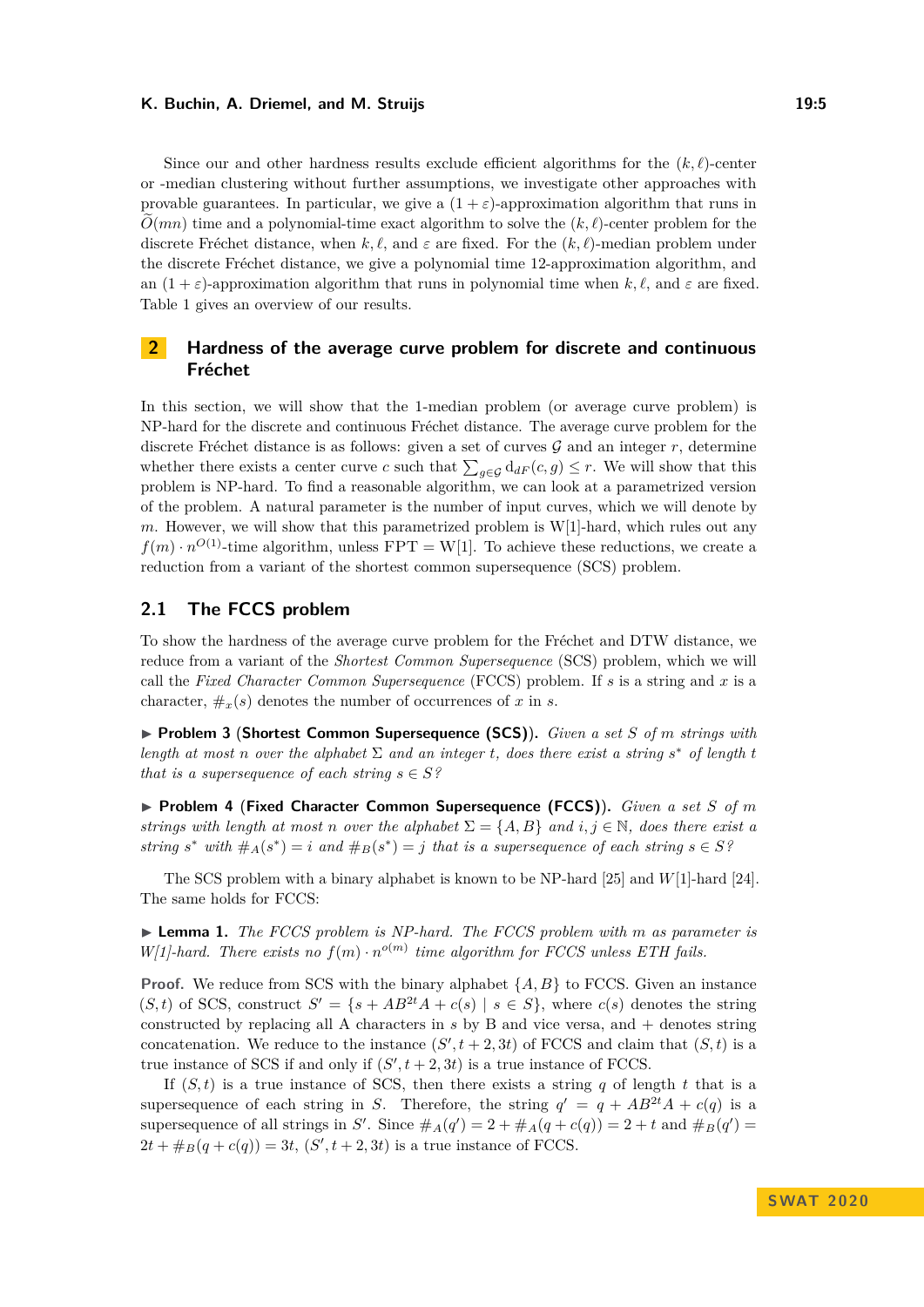#### **19:6 On the Hardness of Computing an Average Curve**

If  $(S', t + 2, 3t)$  is a true instance of FCCS, there is string *q*' with  $\#_A(q') = t + 2$  and  $#_B(q') = 3t$  that is a supersequence of each string  $s' \in S'$ . Consider a pair of strings  $s'_1 = s_1 + AB^{2t}A + c(s_1)$  and  $s'_2 = s_2 + AB^{2t}A + c(s_2)$  from *S'*. If there is no matching such that the first character of the  $AB^{2t}A$  substring in  $s'_1$  is matched to the same character of  $q'$  as the first character of that substring in  $s'_1$ , then  $q'$  is a supersequence of  $AB^{2t}AB^{2t}A$ and so  $#_B(q') > 3t$ , a contradiction. By symmetry, the same holds for the last character of the substring  $AB^{2t}A$  and therefore  $q = q_1 + q_2 + q_3$ , where  $q_1$  is a supersequence of *S*,  $q_2$  is a supersequence of  $AB^{2t}A$  and  $q_3$  is a supersequence of  $\{c(s) | s \in S\}$ . Note that  $c(q_3)$  is a supersequence of *S*. Also,  $\#_A(q_1) + \#_A(c(q_3)) = \#_A(q) - \#_A(q_2) \le t$  and  $#_B(q_1) + #_B(c(q_3)) = #_B(q) - #_B(q_2) \leq t$ . So,  $|q_1| + |c(q_3)| \leq 2t$ , which means that  $|q_1| \leq t$ or  $|c(q_3)| \leq t$  and thus  $(S, t)$  is a true instance of SCS.

Note that this reduction is both a polynomial-time reduction and a parametrized reduction in the parameter *m*. Since the SCS problem over the binary alphabet {*A, B*} is NP-hard [\[25\]](#page-16-7) and W[1]-hard when parametrized with the number of strings *m* [\[24\]](#page-16-8), the first two parts of the claim follow. The final part of the claim follows from the fact that this reduction

Together with the reduction from [\[24\]](#page-16-8), we have a parametrized reduction from Clique with a linear bound on the parameter, so the final part of the claim follows [\[11,](#page-15-10) Obs. 14.22].

# **2.2 Complexity of the average curve problem under the discrete and continuous Fréchet distance**

We will show the hardness of finding the average curve under the discrete and continuous Fréchet distance via the following reduction from FCCS. Given an instance  $(S, i, j)$  of FCCS, we construct a set of curves using the following vertices in R:  $g_a = -1$ ,  $g_b = 1$ ,  $g_A = -3$ , and  $g_B = 3$ . For each string  $s \in S$ , we map each character to a subcurve in R:

$$
A \to (g_a g_b)^{i+j} g_A (g_b g_a)^{i+j} \qquad B \to (g_b g_a)^{i+j} g_B (g_a g_b)^{i+j}
$$

The curve  $\gamma(s)$  is constructed by concatenating the subcurves resulting from this mapping,  $G = \{ \gamma(s) \mid s \in S \}$  denotes the set of these curves. Additionally, we use the curves

*.*

$$
A_i = g_b (g_A g_b)^i \qquad B_j = g_a (g_B g_a)^j.
$$

We will call subcurves containing only *g<sup>A</sup>* or *g<sup>B</sup>* vertices *letter gadgets* and subcurves containing only  $g_a$  or  $g_b$  vertices *buffer gadgets*. Let  $R_{i,j} = \{A_i, B_j\}$ . We reduce to the instance  $(G \cup R_{i,j}, r)$  of the average curve problem, where  $r = |S| + 2$ . We use the same construction for the discrete and continuous case. We call the interval of points *p* on a subcurve  $g_b g_A g_b$  with  $p < -1$  an *A-peak*, and the interval of points *p* on a subcurve  $g_a g_B g_a$ with  $p > 1$  a *B-peak*. A curve  $\gamma(s)$  has exactly one peak for every letter in *s*.

For an example of this construction, take  $S = \{ABB, BBA, ABA\}, i = 2, j = 2$ . Then *ABBA* is a supersequence of *S* with the correct number of characters. Note that the curve with vertices  $0g_A0g_B0g_B0g_A0$  has a (discrete) Fréchet distance of at most 1 to the curves in *G* ∪  $R$ <sup>*i,j*</sup>, see Figure [2,](#page-6-0) so the sum of those distances is at most  $|S| + 2 = r$ .

<span id="page-5-0"></span>► **Lemma 2.** *If*  $(S, i, j)$  *is a true instance of FCCS, then*  $(G \cup R_{i,j}, r)$  *is a true instance of the average curve problem for discrete and continuous Fréchet.*

**Proof.** We will show the proof for the discrete Fréchet distance. Since the discrete Fréchet distance is an upper bound of the continuous version, this proves the continuous case as well.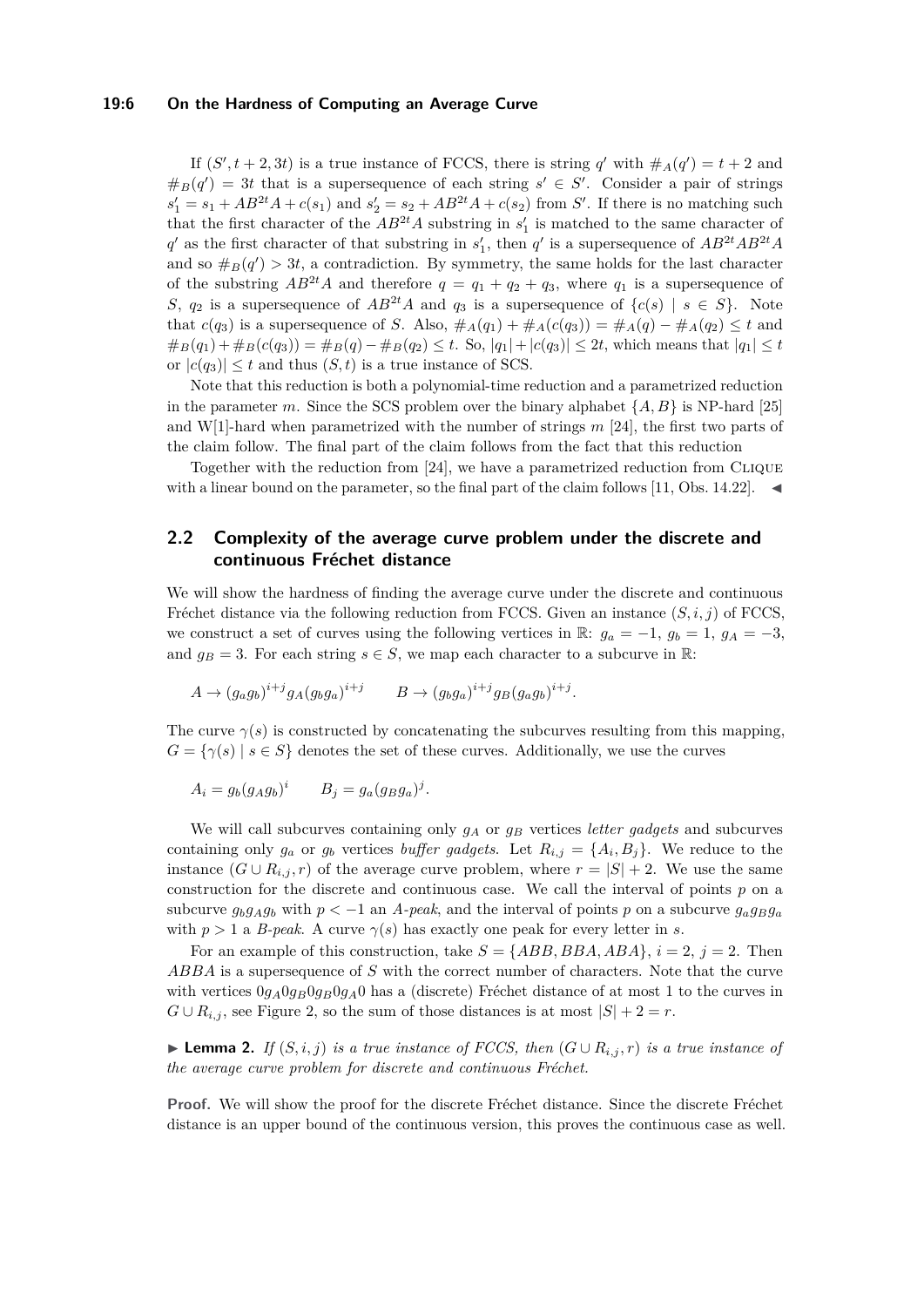#### <span id="page-6-0"></span>**K. Buchin, A. Driemel, and M. Struijs 19:7 19:7 19:7**



**Figure 2** Five curves from *G* ∪ *Ri,j* in the reduction for the Fréchet average curve problem and a center curve constructed from *ABBA* (purple) as in Lemma [2.](#page-5-0) Matchings are indicated by dotted lines. Note that each of these matchings achieves a (discrete) Fréchet distance of 1.

<span id="page-6-1"></span>

■ **Figure 3** Five curves from  $G \cup R_{i,j}$  in the reduction for the DTW average curve problem and a center curve constructed from the string *ABBA* (purple) as in Lemma [5.](#page-8-0) Fat horizontal lines indicate  $\beta$  consecutive vertices. Vertices that match at distance 0 touch, vertices that match at distance 1 are indicated by dotted lines. The center has 1 mismatch with the first 3 curves and 2 with the final two, so the total cost here is  $3 \cdot (1^p)^{q/p} + 2\alpha \cdot (2 \cdot 1^p)^{q/p} = 3 + 2\alpha \cdot 2^q$ .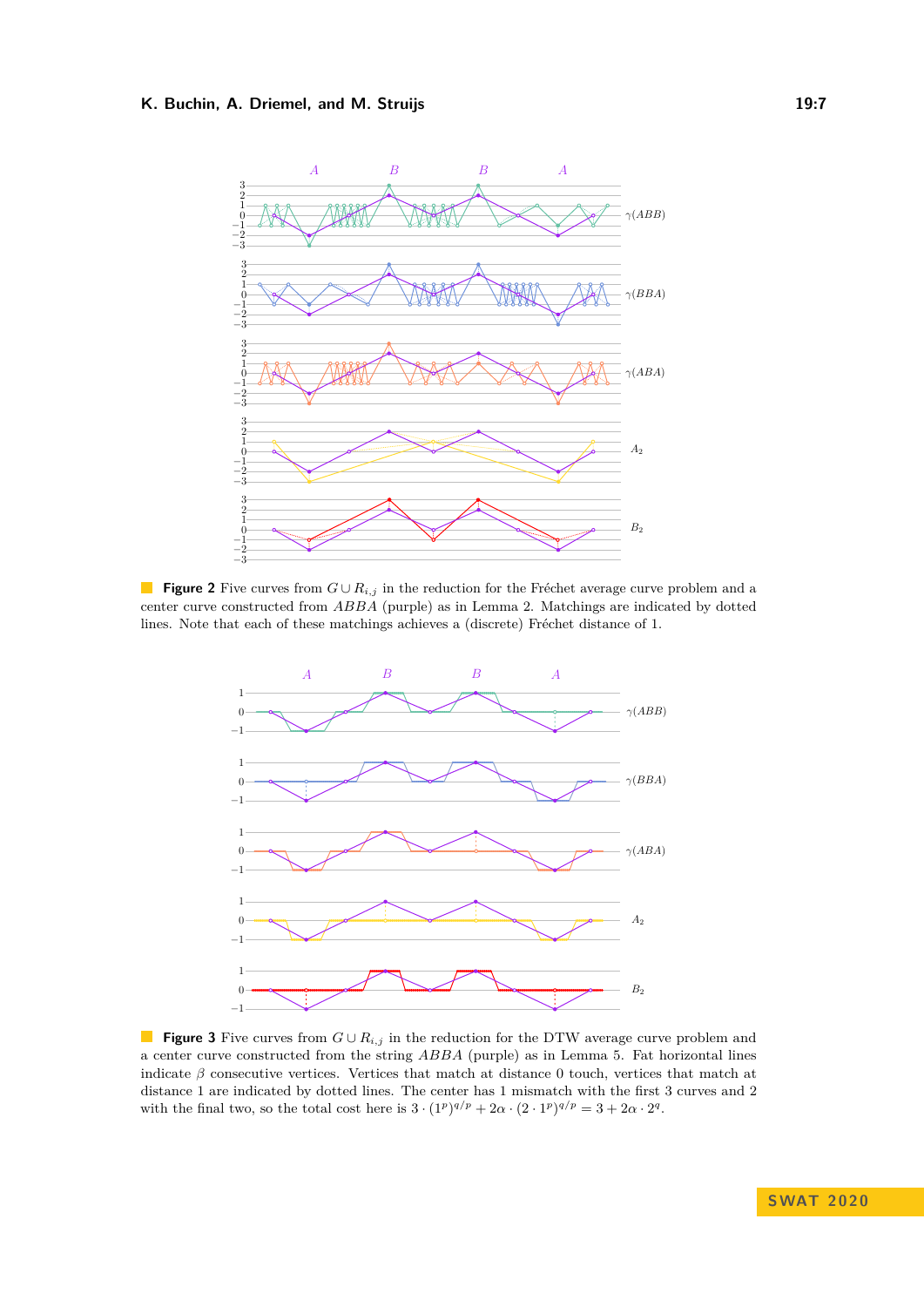Since  $(S, i, j)$  is a true instance of FCCS, there exists a common supersequence  $s^*$  of *S* with  $\#_A(s^*) = i$  and  $\#_B(s^*) = j$ . Construct the curve *c* of complexity  $2|s^*| + 1$ , given by

 $c_l =$  $\sqrt{ }$  $\int$  $\overline{\mathcal{L}}$ 0 if *l* is odd  $-2$  if *l* is even and  $s^*_{l/2} = A$ 2 if *l* is even and  $s^*_{l/2} = B$ *,*

for each  $l \in \{1, ..., 2|s^*| + 1\}$ . Let  $s \in S$ , then note that the sequence of letter gadgets in  $\gamma(s)$  is a subsequence of the letter gadgets in *c*, because *s* is a subsequence of  $s^*$ . So, all letter gadgets in  $\gamma(s)$  can be matched with a letter gadget in *c*, the remaining letter gadgets in *c* with a buffer gadget in  $\gamma(s)$  and all remaining buffer gadgets with another buffer gadget, such that  $d_{dF}(c, \gamma(s)) \leq 1$ . For the matching with  $A_i$ , note that *c* has exactly *i*  $g_A$  vertices, so these can be matched with the *i*  $g_A$  vertices in  $A_i$ . All other vertices in *c* have distance 1 to the remaining buffer gadgets in  $A_i$ , so  $d_{dF}(c, A_i) \leq 1$ . Analogously,  $d_{dF}(c, B_j) \leq 1$ . So, we get  $\sum_{g \in G \cup R_{i,j}} d_{dF}(c,g) = \sum_{s \in S} d_{dF}(c,\gamma(s)) + d_{dF}(c,A_i) + d_{dF}(c,B_j) \leq |S| + 2 = r$ , and  $(G \cup R_{i,j}, r)$  is a true instance of average curve for discrete Fréchet.

<span id="page-7-1"></span>**► Lemma 3.** *If*  $(G \cup R_{i,j}, r)$  *is a true instance of the average curve problem for discrete and continuous Fréchet, then*  $(S, i, j)$  *is a true instance of FCCS.* 

We give a sketch of the proof, see [A](#page-16-9)ppendix A for the full proof. Since  $(G \cup R_{i,j}, r)$  is a true instance of the average curve problem for continuous Fréchet, there exists a curve  $c^*$  such that  $\sum_{g \in G \cup R_{i,j}} d_F(c^*, g) \le r = |S| + 2\alpha$ . We show  $d_{dF}(c, g) = 1$  for all  $g \in G \cup R_{i,j}$  and any center curve *c* that exhibits this bound. It remains to show that such a center curve encodes a solution to the initial FCCS instance. Note that such a center curve is also a solution to the 1-center problem for this set of curves. We can now apply the proof of Lemma 33 from [\[5,](#page-15-14) [6\]](#page-15-3), where the same gadgets were used in the reduction to the 1-center problem.

<span id="page-7-0"></span>I **Theorem 4.** *The average curve problem for discrete and continuous Fréchet distance is NP-hard. When parametrized in the number of input curves m, this problem is W[1]-hard. There exists no*  $f(m) \cdot n^{o(m)}$  *time algorithm for this problem unless ETH fails.* 

**Proof.** By Lemmas [2](#page-5-0) and [3,](#page-7-1) we have a valid reduction from FCCS to the average curve problem. Since this reduction runs in polynomial time and FCCS is NP-hard (Lemma [1\)](#page-4-0), the average curve problem for discrete and continuous Fréchet is NP-hard. Note that the number of curves in the reduced average curve instance is  $k + 2$ , where k is the number of input sequences of the FCCS instance. So, together with the reduction from Lemma [1,](#page-4-0) this reduction is also a parametrized reduction from Clique with a linear bound on the parameter to the average curve problem for discrete and continuous Fréchet with the number of curves as a parameter, which implies the remainder of the theorem [\[11,](#page-15-10) Obs. 14.22].

# **3 Hardness of the average curve problem for (***p, q***)-DTW**

We will show that the average curve problem under the  $(p, q)$ -DTW distance is NP-hard for all  $p, q \in \mathbb{N}$ . This generalises the result of [\[8\]](#page-15-4), who use different methods to achieve the same hardness results for the (2*,* 2)-DTW average curve problem only. We again reduce from FCCS instance  $(S, i, j)$ . Given a string  $s \in S$  over the binary alphabet  $\{A, B\}$ , we map each character to a subcurve in R:

$$
A \to g_0^{\beta} g_a^{\beta} g_0^{\beta} \qquad B \to g_0^{\beta} g_b^{\beta} g_0^{\beta},
$$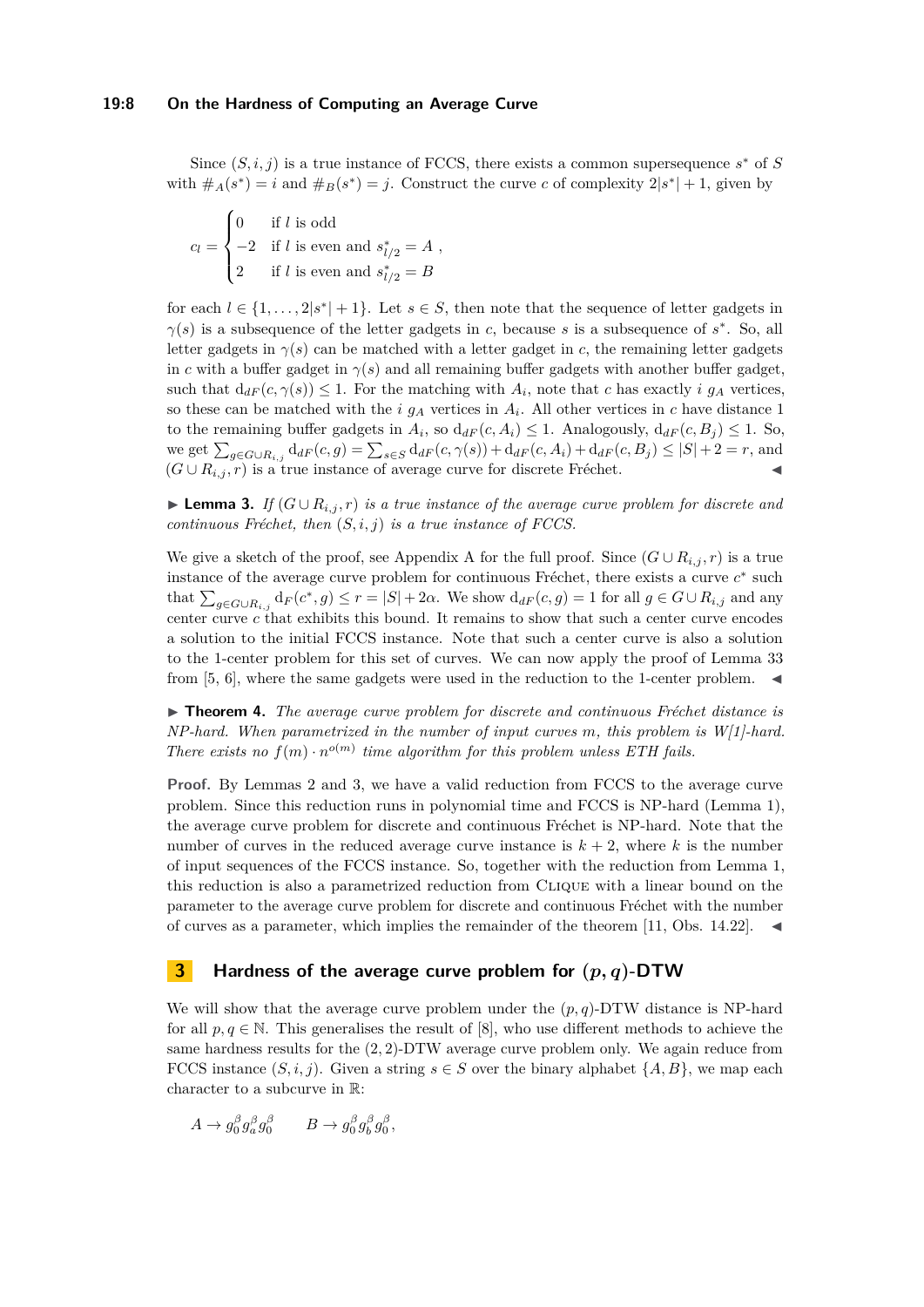#### **K. Buchin, A. Driemel, and M. Struijs 19:9 19:9 19:9**

where  $g_0 = 0, g_a = -1, g_b = 1$  as before and  $\beta$  is a large constant that will be determined later. The curve  $\gamma(s)$  is constructed by concatenating these subcurves and  $G = {\gamma(s) | s \in S}$ . We additionally use the curves

$$
A_i = g_0^{\beta} (g_a^{\beta} g_0^{\beta})^i \qquad B_j = g_0^{\beta} (g_b^{\beta} g_0^{\beta})^j.
$$

Call any subcurve consisting of  $g_a$  or  $g_b$  vertices a letter gadget and any subcurve consisting of  $g_0$  a buffer gadget. Let  $R_{i,j}$  contain curves  $A_i$  and  $B_j$ , both with multiplicity  $\alpha$ . We reduce to the instance  $(G \cup R_{i,j}, r)$  of  $(p, q)$ -DTW average curve, where  $r = \sum_{s \in S} (i + j - |s|)^{q/p}$  +  $\alpha(i^{q/p} + j^{q/p}), \beta = \lceil r/\varepsilon^q \rceil + 1, \alpha = |S| \text{ and } \varepsilon = 1 - (1 - \min_{x \in \{i,j\}} \frac{(x+1)^{q/p} - x^{q/p}}{4(i+1)^{q/p}}$  $\frac{(4+i)^{q/p}-x^{q/p}}{4(i+j)^{q/p}}$ <sup>1/q</sup><sup>[2](#page-8-1)</sup> See Figure [3](#page-6-1) for an example of this construction with  $S = \{ABB, BBA, AB\}$  and  $i = j = 2$ .

The following definitions are used to prove Lemma [6.](#page-8-2) Take a vertex *p* on some center curve  $c^*$ . If  $|p - g_a| < \varepsilon$ , we call *p* an *A-signal vertex*. If  $|p - g_b| < \varepsilon$  we call *p* an *B-signal vertex.* If *p* is not a signal vertex, then we call *p* a *buffer vertex*. Note that  $\varepsilon$  is chosen small enough such that no vertex is both an A- and B-signal vertex. We will show that the sequence of signal vertices in the curve satisfying  $(G \cup R_{i,j}, r)$  is a supersequence satisfying (*S, i, j*).

<span id="page-8-0"></span>► **Lemma 5.** *If*  $(S, i, j)$  *is a true instance of FCCS, then*  $(G \cup R_{i,j}, r)$  *is a true instance of* (*p, q*)*-DTW average curve.*

**Proof.** If  $(S, i, j)$  is a true instance of FCCS, then there exists a string  $s^*$  that is a supersequence of *S*, with  $#_A(s^*) = i$  and  $#_B(s^*) = j$ . Construct the curve *c* of length  $2(i+j)+1$ :

$$
c_l = \begin{cases} 0 & \text{if } l \text{ is odd} \\ g_a & \text{if } l \text{ is even and } s_{l/2}^* = A \\ g_b & \text{if } l \text{ is even and } s_{l/2}^* = B \end{cases}
$$

for each  $l \in \{1, \ldots, 2(i+j)+1\}$ . Analogously to Lemma [2,](#page-5-0) we can match the letter gadgets from  $\gamma(s)$  to  $g_A$  or  $g_B$  in *c* as  $s^*$  is a supersequence of *s*, the letter gadgets of  $A_i$ ,  $B_j$  to  $g_A$ ,  $g_B$ in  $c$  as the number of curves match, and  $g_0$  vertices to buffer gadgets. This gives a matching such that  $\sum_{g \in G \cup R_{i,j}} DTW_p^q(c, g) \leq r$ .

<span id="page-8-2"></span>► **Lemma 6.** *If*  $(G \cup R_{i,j}, r)$  *is a true instance of*  $(p, q)$ *-DTW average curve, then*  $(S, i, j)$  *is a true instance of FCCS.*

We give a sketch of the proof, for the full proof, see Appendix [A.](#page-16-9) Let *c* <sup>∗</sup> be a center curve such that  $\sum_{g \in G \cup R_{i,j}} DTW_p^q(c^*,g) \leq r$ . Since  $\varepsilon^q \cdot \beta > r$ , each letter gadget must be matched to a signal vertex. Additionally, each signal vertex can only be matched to at most one letter gadget, because matching the buffer separating two gadgets costs at least  $(1 - \varepsilon)^q \cdot \beta > r$ . This means that the sequence of letter gadgets in  $\gamma(s)$  is a subsequence of the sequence of signal vertices in  $c^*$ , so the sequence of signal vertices in  $c^*$  induces a supersequence  $s'$  of  $S$ . What remains to be proven is that *s'* doesn't use too many characters, i.e. that there are no

<span id="page-8-1"></span><sup>&</sup>lt;sup>2</sup> Computing the values  $r, \beta, \varepsilon$  requires computing higher order roots. For simplicity, we assume that we can compute the exact values in polynomial time. However, this assumption is not necessary, as the construction also works if we use corresponding approximate values  $\tilde{r}, \tilde{\varepsilon}, \tilde{\beta}$ , as long as  $\tilde{r} \in$  $[r, r + \frac{1}{4} \min_{x \in \{i, j\}} (x+1)^{q/p} - x^{q/p}), \tilde{\varepsilon} \leq \varepsilon$ , and  $\tilde{\beta} \geq \beta$ . So, we are allowed to make an error of at least  $\Omega((i+j)^{-1}) = \Omega(n^{-1})$ , which we can do in polynomial time.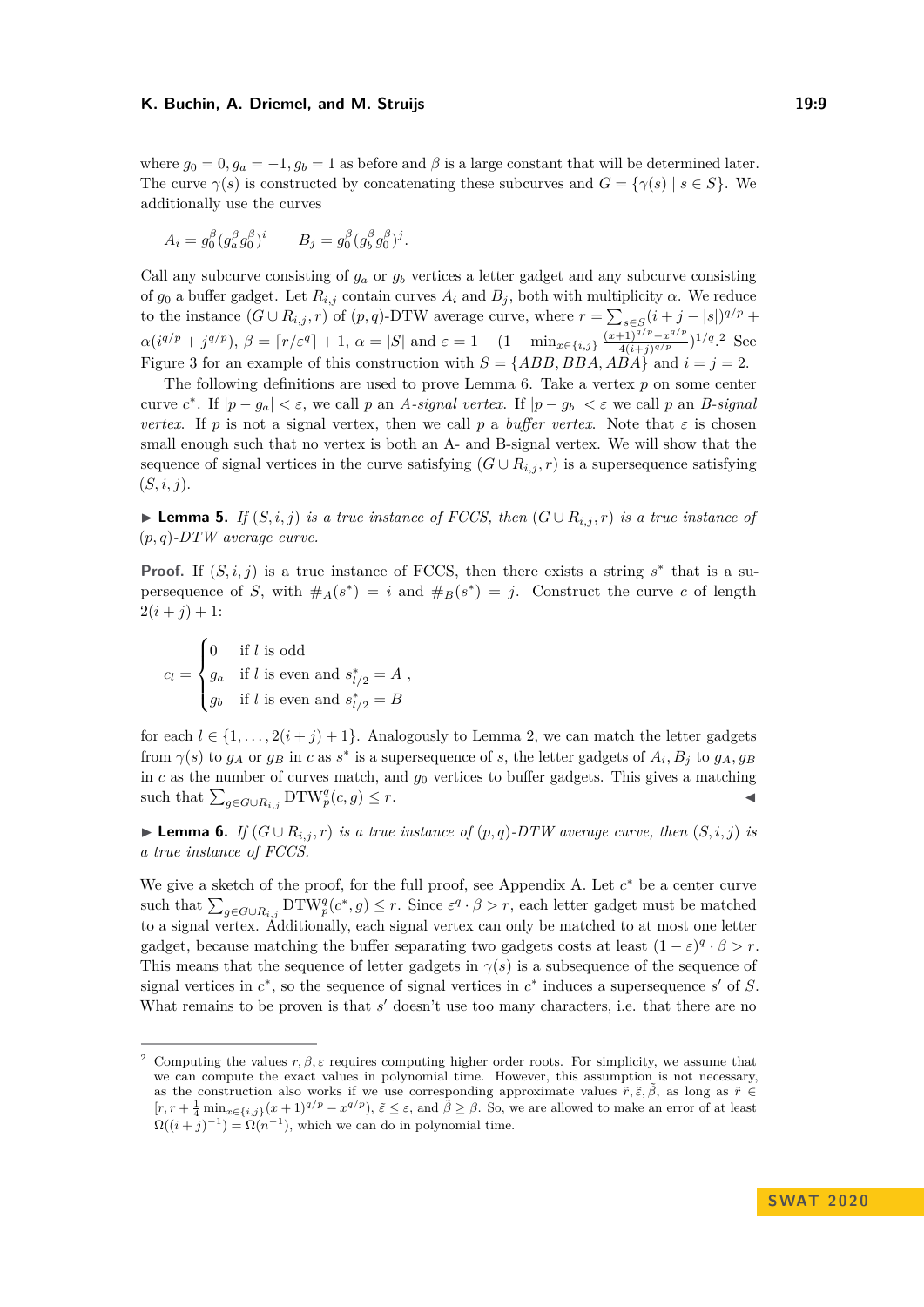#### **19:10 On the Hardness of Computing an Average Curve**

<span id="page-9-1"></span>

**Figure 4** Given an approximate  $(1, \ell)$ -center curve (red) for a set of curves (dashed), the vertices of the optimal center curve (black) will be close to the hypercube grids around the vertices of the approximate center.

more than  $i$  A-signal vertices and  $j$  B-signal vertices on  $c^*$ . We prove this by deriving an upper bound on  $DTW_p^q(c^*, A_i) + DTW_p^q(c^*, B_j)$  that cannot be achieved if  $c^*$  has too many signal vertices.

<span id="page-9-0"></span> $\triangleright$  **Theorem 7.** *The average curve problem for the*  $(p,q)$ *-DTW distance is NP-hard, for any p, q* ∈ N*. When parametrized in the number of input curves m, this problem is W[1]-hard. There exists no*  $f(m) \cdot n^{o(m)}$  *time algorithm for this problem unless ETH fails.* 

**Proof.** By Lemmas [5](#page-8-0) and [6,](#page-8-2) we have a valid reduction from FCCS to the average curve problem. Since this reduction runs in polynomial time and FCCS is NP-hard (Lemma [1\)](#page-4-0), the average curve problem for discrete and continuous Fréchet is NP-hard. Since the reduction runs in polynomial time (note that  $1/\varepsilon$  can be bounded by a polynomial function in *n*, since  $p, q$  are constants, so  $\beta$  can be polynomially bounded) and the number of input curves is bounded by a linear function in  $|S|$ , the claim follows.

# **4 Algorithms for**  $(k, \ell)$ -center and -median curve clustering

# <span id="page-9-2"></span>**4.1**  $(1 + \varepsilon)$ -approximation for  $(k, \ell)$ -center clustering for discrete **Frechét distance in** R *d*

In this section, we develop a  $(1 + \varepsilon)$ -approximation algorithm for the  $(k, \ell)$ -center problem under the discrete Fréchet distance that runs in  $O(mn \log(n))$  time for fixed  $k, \ell, \epsilon$ . In this algorithm, we use hypercube grids  $L_v(a, b)$  around a vertex *v* of width *a* and resolution *b*: take the axis-parallel *d*-dimensional hypercube centered at *v* of side-length *a*. Divide this hypercube into smaller hypercubes of side-length at most *b*. The grid  $L_v(a, b)$  is the set of all vertices of the smaller hypercubes that intersect the ball of diameter *a* around *v*. See Figure [4](#page-9-1) for an example. The algorithm is as follows: First, we compute a set of curves  $\mathcal{C} = \{c_1, \ldots, c_k\}$  that forms a 3-approximation for the  $(k, \ell)$ -center problem, using the algorithm by Buchin et al. [\[6\]](#page-15-3). Let  $\Delta$  be the cost of  $\mathcal{C}$ . Let  $V$  be the union of the hypercube grids  $L_v(4\Delta, \frac{2\Delta\varepsilon}{3\sqrt{d}})$  $\frac{2\Delta\varepsilon}{3\sqrt{d}}$  over all vertices *v* of curves in C. For every set of *k* center curves with complexity  $\ell$  using only vertices from *V*, compute the clustering and cost as centers for *G*, and return the set with minimal cost.

In order to show this algorithm gives an  $(1 + \varepsilon)$ -approximation, we use the following lemma to show that there is a set of *k* center curves that is close enough to the optimal solution: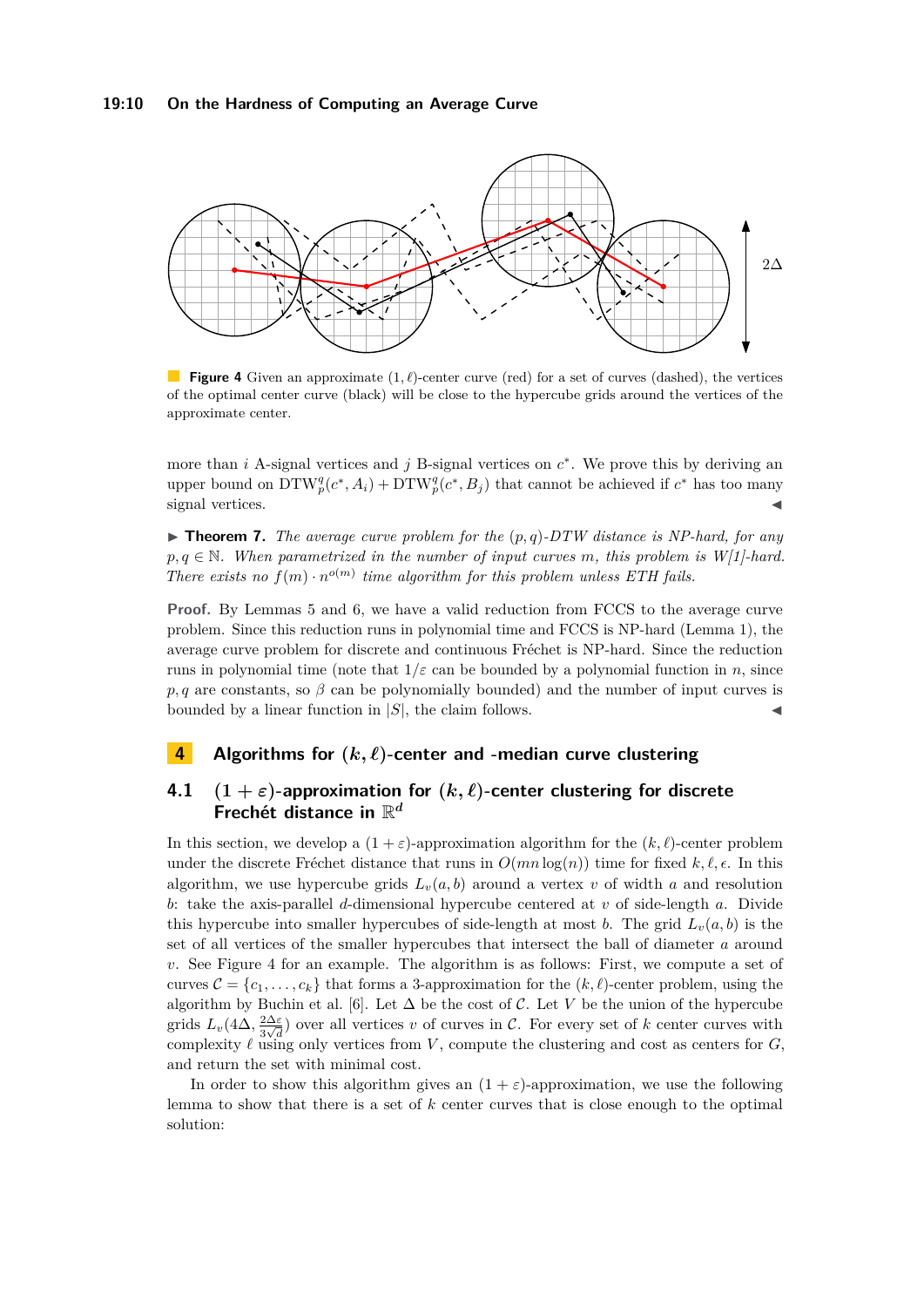#### **K. Buchin, A. Driemel, and M. Struijs 19:11** 19:11

<span id="page-10-1"></span>► **Lemma 8.** Let  $k, l \in \mathbb{N}$ ,  $\delta \in \mathbb{R}$  and  $X > 0$ . Suppose there are two sets  $C = \{c_1, \ldots, c_k\}$  $\mathcal{C}^* = \{c_1^*, \ldots, c_k^*\},$  both containing  $k$  *curves in*  $\mathbb{R}^d$  *of complexity*  $\ell$ *. Additionally, suppose that for all curves*  $c^* \in C^*$ , there exists a curve  $c \in C$  such that  $d_{dF}(c, c^*) \leq \delta$ . Let  $V =$  $\{L_v(2\delta, 2\frac{X}{\sqrt{2}})\}$  $\frac{d}{d}$  | *v is a vertex of a curve in*  $C$ }. Then there *is a set of curves*  $C = \{\tilde{c}_1, \ldots, \tilde{c}_k\}$ *, using only vertices from* V, such that  $d_{dF}(c_i^*, \tilde{c}_i) \leq X$ ,  $|\tilde{c}_i| = \ell$ , for all  $1 \leq i \leq k$ .

**Proof.** Let *v* be a vertex of a curve in C, and let p be a point such that  $||p - v|| \le \delta$ . Then p lies inside one of the small hypercubes and so there is a vertex  $p' \in L_v(2\delta, 2\frac{X}{\sqrt{2\delta}})$  $\frac{d}{d}$ ) (a vertex of that small hypercube) such that  $\|p - p'\| \leq \frac{\sqrt{d}}{2} \cdot \frac{2X}{\sqrt{d}}$  $\frac{X}{d} = X$ . Let  $c^* \in C^*$ . There exists a curve  $c \in \mathcal{C}$  with  $d_{dF}(c, c^*) \leq \delta$ , which means that each vertex *u* of  $c^*$  has distance at most *δ* to some vertex *v* of *c*. So, there exists a vertex *v*<sup> $′$ </sup> ∈ *L<sub><i>v*</sub>(2*δ*, 2 $\frac{X}{\sqrt{2}}$  $\frac{d}{d\overline{d}}$ ) such that  $||u - v'|| \leq X$ . Construct the curve  $\tilde{c}$  by connecting all such vertices  $v'$  by line segments. By construction,  $d_{dF}(\tilde{c}, c^*) \leq \delta, |\tilde{c}| = \ell$ , and all vertices of  $\tilde{c}$  are in *V*. So, we can take  $\tilde{C} = {\tilde{c} \mid c^* \in C^*}.$ 

By the triangle inequality, curves of distance at most  $\varepsilon \Delta/3$  to an optimal solution are an  $(1 + \varepsilon)$ -approximation. We use Lemma [8](#page-10-1) that show there is such a set of curves in the hypercube grids our algorithm searches, leading to the following theorem:

<span id="page-10-0"></span> $\triangleright$  **Theorem 9.** *Given m input curves in*  $\mathbb{R}^d$ *, each of complexity at most n, and positive integers*  $k, \ell$  *and some*  $0 < \varepsilon \leq 1$ *, we can compute an*  $(1+\varepsilon)$ *-approximation to the*  $(k, \ell)$ *-center* problem for the discrete Fréchet distance in  $O((Ck\ell)^{k\ell} + \log(\ell+n)) \cdot k\ell \cdot mn)$  time, with  $C = \left(\frac{6\sqrt{d}}{\varepsilon} + 1\right)^d$ .

**Proof.** We first show that the algorithm above achieves this approximation ratio. Let  $C^*$  be an optimal optimal solution for the  $(k, \ell)$ -center problem, and *O* its cost. Let  $c^* \in C^*$ , then there is a curve  $g \in G$  such that that  $d_{dF}(c^*, g) \leq O$  (assuming without loss of generality that its cluster is non-empty). Since the solution  $\mathcal C$  has cost  $\Delta$ , there is a  $c \in \mathcal C$  such that  $d_{dF}(c,g) \leq \Delta$ . So,  $d_{dF}(c,c^*) \leq d_{dF}(c,g) + d_{dF}(g,c^*) \leq 2\Delta$ , and by Lemma [8](#page-10-1) with  $\delta = 2\Delta$ and  $X = \varepsilon \cdot \Delta/3 \leq \varepsilon O$ , there is a solution  $\tilde{\mathcal{C}}$  with the properties in the Lemma. Since for any  $g \in G$ , there is a curve  $c^* \in C^*$  such that  $d_{dF}(g, c^*) \leq O$ , there is a  $\tilde{c} \in \tilde{C}$  such that  $d_{dF}(g, \tilde{c}) \leq d_{dF}(g, c^*) + d_{dF}(\tilde{c}, c^*) \leq (1 + \varepsilon)O$ . Since the algorithm returns the best solution using only from *V*, it returns a solution of cost at most that of  $\tilde{C}$ , and is therefore an  $1 + \varepsilon$ -approximation.

For the running time, computing the 3-approximation C takes  $O(k\ell mn \log(\ell+n))$  time [\[6\]](#page-15-3). A grid  $L_v(a, b)$  has at most  $(\lceil \frac{a}{b} \rceil + 1)^d$  vertices and the curves in C have at most  $k\ell$  vertices, so  $|V| \leq k\ell\left(\left\lceil \frac{6\sqrt{d}}{\varepsilon} \right\rceil + 1\right)^d$ . There are  $O(|V|^{k\ell})$  solutions using only vertices from *V*, and we can test each solution in  $O(k\ell mn)$  time: computing the discrete Fréchet distance between an input curve and a center curve takes  $O(\ell n)$  time using dynamic programming, which we do for all *km* pairs of input and center curves. In total, we get a running time of  $O\left((|V|^{k\ell} + \log(\ell+n)) \cdot k\ell mn\right)$ . John Paris, John Paris, John Paris, John Paris, John Paris, John Paris, John Paris, John Paris, John Paris,

Note that we can use any *α*-approximation algorithm instead of the 3-approximation algorithm by Buchin et al. [\[6\]](#page-15-3), if we scale the grids accordingly. This changes the value of *C* to  $\left(\frac{2\alpha\sqrt{d}}{\varepsilon}+1\right)^d$ . If  $\varepsilon$  is very small, we can use this to get a smaller *C* constant by running our algorithm twice, first computing a 1*.*01-approximation, and using that approximation to compute the  $(1 + \varepsilon)$ -approximation.

When  $\varepsilon$  and *d* are fixed constants, the algorithm from Theorem [9](#page-10-0) yields fixed parameter tractability for the parameter  $k + \ell$ . There is no  $(1 + \varepsilon)$ -approximation algorithm that is fixed parameter tractable in either  $k$  or  $\ell$  separately (the problem is not even in XP, in fact),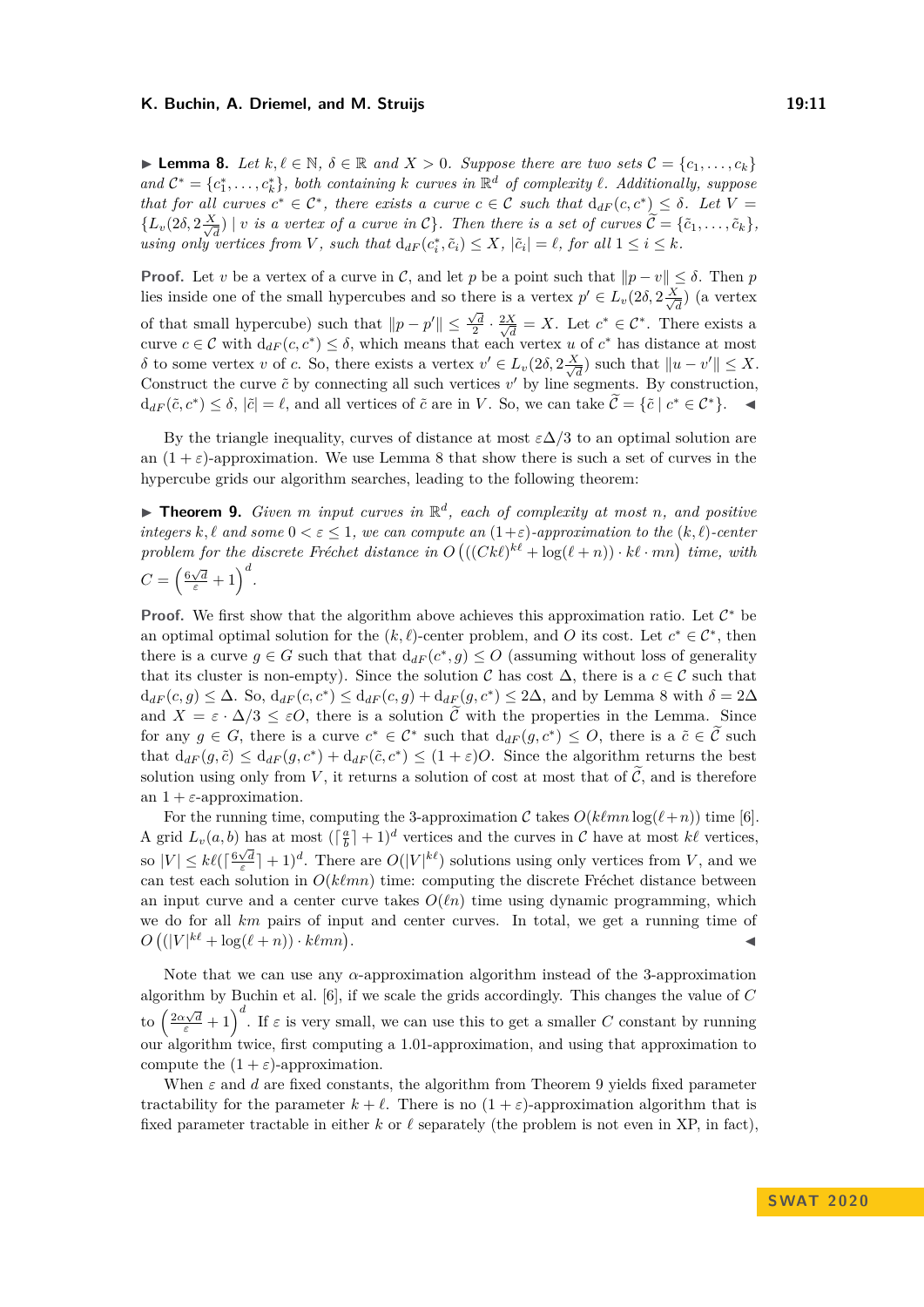#### **19:12 On the Hardness of Computing an Average Curve**

unless  $P = NP$ . If we do not fix  $\ell$ , then achieving an approximation factor strictly better than 2 is already NP-hard when  $k = 1$  and  $d = 1$  [\[6\]](#page-15-3). If we do not fix k and if  $\ell = 1$ , the  $(k, \ell)$ -center problem for discrete Fréchet is equivalent to the Euclidean *k*-center problem, which is NP-hard to approximate within a factor of 1.82 for  $d \geq 2$  [\[14\]](#page-15-15).

# <span id="page-11-1"></span>**4.2 Approximation algorithms for**  $(k, \ell)$ -median clustering for the **discrete Fréchet distance in** R *d*

We construct an  $(1 + \varepsilon)$ -approximation for the  $(k, \ell)$ -median problem for the discrete Fréchet distance with a similar approach as above: first compute an constant factor approximation, and then search in hypercube grids around the vertices of that approximation. The algorithm for the constant factor approximation is essentially the same as the approximation algorithm from [\[12\]](#page-15-12) for 1D curves, except we use different subroutines and derive a tighter approximation bound. We first introduce some techniques we will use to get a 12-approximation. Given a polygonal curve  $\gamma$ , a *simplification* is a polygonal curve that is similar to  $\gamma$ , but has only a few vertices. Specifically, *a minimum error*  $\ell$ -simplification  $\bar{\gamma}$  of a curve  $\gamma$  is a curve of complexity at most  $\ell$  that has a minimum distance to  $\gamma$  among all curves with complexity at most  $\ell$ . We can compute a minimum error  $\ell$ -simplification under the discrete Fréchet distance for a curve  $\gamma$  of complexity *n* in  $O(n\ell \log n \log(n/\ell))$  time [\[3\]](#page-15-16).

The 12-approximation algorithms goes as follows: First, compute a minimum error  $\ell$ -simplification  $\bar{g}$  for each input curve *g* and let  $\bar{G}$  be the set of all simplified curves. Then, compute a 4-approximation for the *k*-median problem with  $F = \overline{G}$  and  $C = G$ , using the algorithm by Jain et al. [\[19\]](#page-15-9). This yields a 12-approximation:

<span id="page-11-0"></span> $\blacktriangleright$  **Theorem 10.** *Given m input curves in*  $\mathbb{R}^d$ *, each of complexity at most n, and positive integers*  $k, \ell$ , we can compute a 12-approximation to the  $(k, \ell)$ -median problem for the discrete *Fréchet distance in*  $O(m^3 + mn\ell(m + \log n \log(n/\ell)))$  *time.* 

**Proof.** We first show the approximation ratio. Let  $\mathcal{C}^*$  be the optimal solution to the  $(k, \ell)$ -median problem with cost *O*, and let *C* be the solution computed by our algorithm above. Each center curve  $c_i^*$  has a set  $G_i^* \subseteq G$  as its cluster. Let  $c_i'$  be the minimum error  $\ell$ -simplification of a curve  $c_i$  from  $G_i^*$  that has minimum distance to  $c_i^*$ . The curves  $\mathcal{C}' = \{c'_1, \ldots, c'_k\}$  are a 3-approximation to the  $(k, \ell)$ -median problem: we have  $\sum_{g \in G} \min_{i=1}^k d_{dF}(g, c'_i) \leq \sum_{i=1}^k \sum_{g \in G_i^*} d_{dF}(g, c'_i) \leq \sum_{i=1}^k \sum_{g \in G_i^*} d_{dF}(g, c_i^*) + d_{dF}(c_i^*, c_i) +$  $d_{dF}(c_i, c'_i) \leq 3 \sum_{i=1}^k \sum_{g \in G_i^*} d_{dF}(g, c_i^*) = 3O$ , where  $d_{dF}(c'_i, c_i) \leq d_{dF}(c_i^*, c_i)$  because  $|c_i^*| = \ell$ and  $c'_i$  is a minimum error  $\ell$ -simplification of  $c_i$ , and  $d_{dF}(c_i, c_i^*) \leq d_{dF}(g, c_i^*)$  for all  $g \in G_i^*$ by definition of  $c_i$ . C' is some solution to the *k*-median problem with  $F = \overline{G}$  and  $C = G$ of cost at most 3*O*, so the optimal solution to this problem has cost at most 3*O*. Since we compute a 4-approximation for that problem, the result has cost at most 12*O*.

For the running time, note that computing the simplification of all curves in *G* takes  $O(mn\ell \log n \log(n/\ell))$  time. Then, we can compute the discrete Fréchet distances between pairs from  $\overline{G} \times G$  in  $O(m^2 \cdot \ell n)$  time, and run the algorithm by Jain et al. [\[19\]](#page-15-9) in  $O(m^3)$  $time.$   $\blacksquare$ 

We can modify the algorithm above to run in  $\tilde{O}(mn)$  time when  $k, \ell$  are constant: Compute  $\overline{G}$  as before, but now use the algorithm by Chen [\[10\]](#page-15-17) to compute a 10.5-approximation to the *k*-median problem with  $F = C = \overline{G}$ . This gives a 42-approximation.

 $\blacktriangleright$  **Lemma 11.** *Given m input curves in*  $\mathbb{R}^d$ *, each of complexity at most n, and positive integers*  $k, \ell$ , we can compute a 42-approximation to the  $(k, \ell)$ -median problem for the discrete *Fréchet distance in*  $O(mn\ell \log n \log(n/\ell) + \ell^2(mk + k^7 \log^5 m))$  *time.*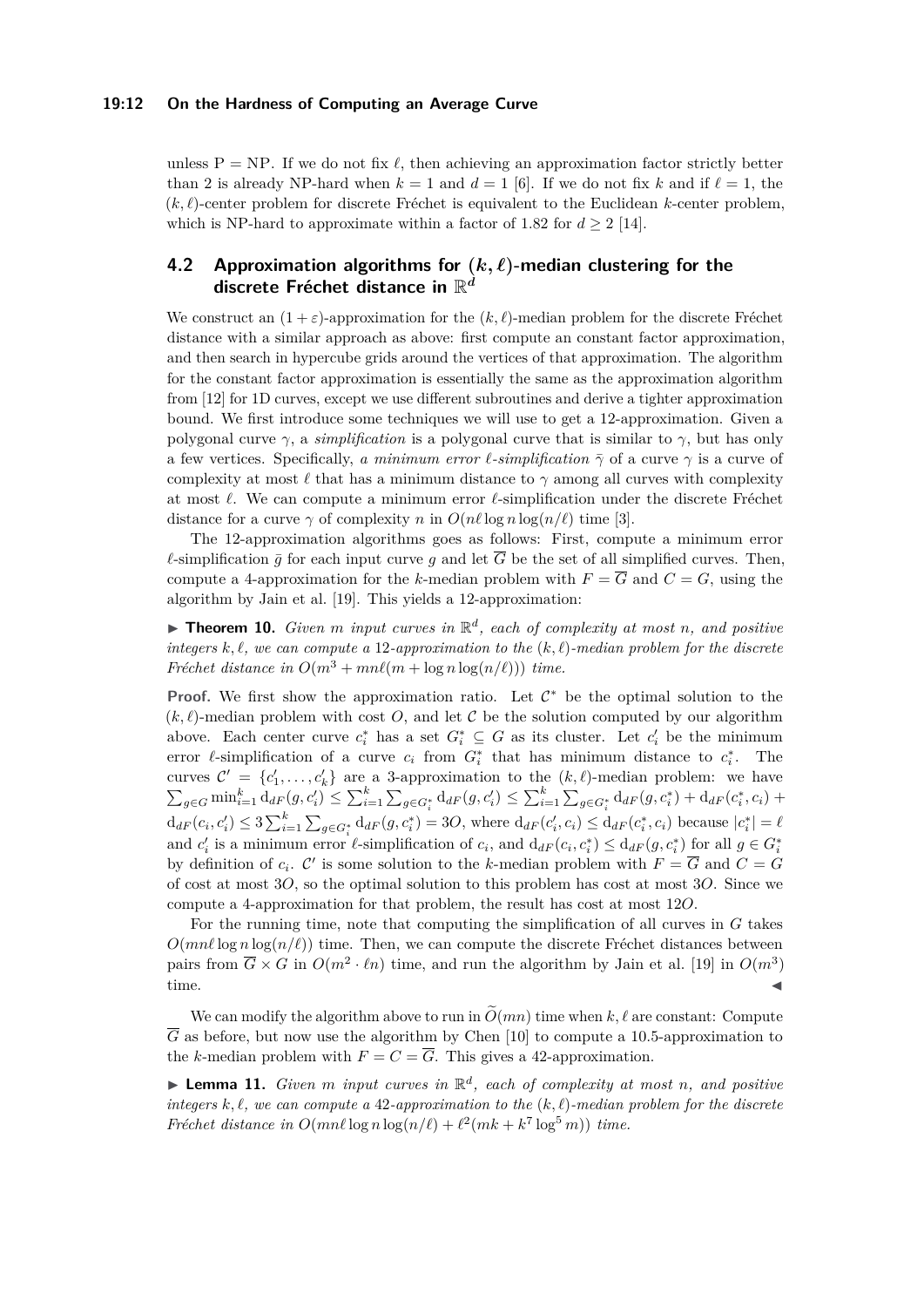#### **K. Buchin, A. Driemel, and M. Struijs 19:13**

**Proof.** The proof is similar to Theorem [10,](#page-11-0) but now simplifications are clustered instead of the original curves. We first show the approximation ratio. Given a cluster  $G_i^* \subset \overline{G}$ from the optimal clustering with center  $c_i^*$ , let  $\bar{c}_i$  be the simplification of a curve *g* in this cluster such that  $d_{dF}(\bar{c}_i, c_i^*)$  is minimal. The curves  $\bar{\mathcal{C}} = {\bar{c}_1, \ldots, \bar{c}'_k}$  are a 4-approximation to the  $(k, \ell)$ -median problem: we have  $\sum_{g \in G} \min_{i=1}^k d_{dF}(\bar{g}, \bar{c}_i) \le \sum_{i=1}^k \sum_{g \in G_i^*} d_{dF}(\bar{g}, \bar{c}_i) \le$  $\sum_{i=1}^{k} \sum_{g \in G_i^*} d_{dF}(\bar{g}, c_i^*) + d_{dF}(c_i^*, \bar{c}_i) \le \sum_{i=1}^{k} \sum_{g \in G_i^*} 2 d_{dF}(\bar{g}, c_i^*) \le 2 \sum_{i=1}^{k} \sum_{g \in G_i^*} d_{dF}(\bar{g}, g) +$  $d_{dF}(g,c_i^*) \leq 2\sum_{i=1}^k \sum_{g \in G_i^*} 2d_{dF}(g,c_i^*) = 4O$ , where  $d_{dF}(\bar{c}_i,c_i^*) \leq d_{dF}(\bar{g},c_i^*)$  by definition of  $\overline{c}_i$  and  $d_{dF}(\overline{g}, g) \leq d_{dF}(g, c_i^*)$  because  $|c_i^*| = \ell$  and  $\overline{g}$  is a minimum error  $\ell$ -simplification of g. Since we compute a 10.5-approximation to the problem for which  $\overline{C}$  is a solution, the approximation ratio  $10.5 \cdot 4 = 42$ .

Computing the simplification of all curves in *G* takes  $O(mn\ell \log n \log(n/\ell))$  time. The algorithm by Chen [\[10\]](#page-15-17) takes  $O(mk + k^7 \log^5 m)$  time, so it uses at most that number of distance computations between curves in  $\overline{G}$ , which take  $O(\ell^2)$  time each.

We use the 42-approximation algorithm to compute an  $(1 + \varepsilon)$ -approximation C for the  $(k, \ell)$ -median problem similar to section [4.1.](#page-9-2) Let  $\mathcal{C} = \{c_1, \ldots, c_k\}$  be the solution given by the 42-approximation algorithm above, and  $\Delta$  its cost. If  $k = 1$ , let *V* be the union of the hypercube grids  $L_v(4\Delta/m, \frac{\varepsilon \Delta}{21m\sqrt{d}})$  over all vertices *v* of curves in C. If  $k > 1$ , let *V* be the union of the grids  $L_v(4\Delta, \frac{\varepsilon \Delta}{21m})$  $\frac{\varepsilon \Delta}{21m\sqrt{d}}$  over the same vertices, instead. For every set of *k* center curves with complexity  $\ell$  using only vertices from *V*, compute the clustering and cost (using the median objective) as centers for *G*, and return the set with minimal cost.

<span id="page-12-0"></span> $\blacktriangleright$  **Theorem 12.** *Given m input curves in*  $\mathbb{R}^d$ *, each of complexity at most n, and positive integers*  $k, \ell$  *and some*  $0 < \varepsilon \leq 1$ *, we can compute an*  $(1+\varepsilon)$ *-approximation to the*  $(k, \ell)$ *-center* problem for the discrete Fréchet distance in  $O(mn\ell((C\ell)^{\ell} + \log n \log(n/\ell)))$  time when  $k = 1$ *with*  $C = \left(\frac{84\sqrt{d}}{\varepsilon}\right)^d$ . When  $k > 1$ , we require  $O((Ck\ell)^{k\ell} \cdot k\ell \cdot m^{dk\ell+1}n + mn\ell \log n \log(n/\ell) + \ell^2(mk + k^7 \log^5 m))$  time.

**Proof.** We first show the approximation ratio. Let  $\mathcal{C}^* = \{c_1^*, \ldots, c_k^*\}$  be an optimal solution for the  $(k, \ell)$ -median problem,  $G_i^* \subset G$  the cluster induced by the center  $c_i^*$ , and O the total cost of this solution. Let  $\widetilde{\mathcal{C}} = {\tilde{c}_1, \ldots, \tilde{c}_k}$  be a set of curves with complexity at most *l* such that for all  $1 \leq i \leq k$ , there is a curve  $\tilde{c}_j \in \tilde{\mathcal{C}}$  with  $d_{dF}(c_i^*, \tilde{c}_j) \leq \varepsilon O/m$ . Since  $\sum_{g \in G} \min_{j=1}^k d_{dF}(g, \tilde{c}_j) \le \sum_{i=1}^k \sum_{g \in G_i^*} d_{dF}(g, \tilde{c}_j) \le \sum_{i=1}^k \sum_{g \in G_i^*} d_{dF}(g, c_i^*) + d_{dF}(c_i^*, \tilde{c}_i) \le$  $\sum_{g \in G} \min_{i=1}^k d_{dF}(g, c_i^*) + \varepsilon O/m = (1 + \varepsilon)O$ , the set  $\widetilde{C}$  is an  $(1 + \varepsilon)$ -approximation. We will show that there is such a set that uses only vertices of *V* .

If  $k = 1$ , then  $d_{dF}(c_1, c_1^*) = \frac{1}{m} \sum_{g \in G} d_{dF}(c_1, c_1^*) \leq \frac{1}{m} \sum_{g \in G} d_{dF}(c_1, g) + d_{dF}(g, c_1^*) \leq$  $(\Delta + O)/m \leq 2\Delta/m$ . Applying Lemma [8](#page-10-1) with  $\delta = 2\Delta/m$  and  $X = \varepsilon \Delta/(42m) \leq \varepsilon O/m$ , there is a  $(1 + \varepsilon)$ -approximation using only vertices of *V*.

Otherwise, if  $k > 1$ , then for each  $c_i^*$  there is a  $c_j$  such that the clusters of these centers share some curve  $g \in G$ . So,  $d_{dF}(c_i^*, c_j) \leq d_{dF}(c_i^*, g) + d_{dF}(g, c_j) \leq O + \Delta \leq 2\Delta$ . Applying Lemma [8](#page-10-1) with  $\delta = 2\Delta$  and  $X = \varepsilon \Delta/(42m) \leq \varepsilon O/m$ , there is a  $(1 + \varepsilon)$ -approximation using only vertices of *V* .

For the running time, we have  $|V| \leq k\ell(\lceil \frac{a}{h} \rceil + 1)^d$  when we use grids with width *a* and *b* resolution *b*. If  $k = 1$ ,  $\frac{a}{b} = \frac{4\Delta/m}{\epsilon \Delta/(21m)}$  $\frac{4\Delta/m}{\epsilon\Delta/(21m\sqrt{d})} = \frac{84\sqrt{d}}{\epsilon}$ . If  $k > 1$ ,  $\frac{a}{b} = \frac{84m\sqrt{d}}{\epsilon}$ . The rest of the analysis is similar to that in Theorem [9.](#page-10-0)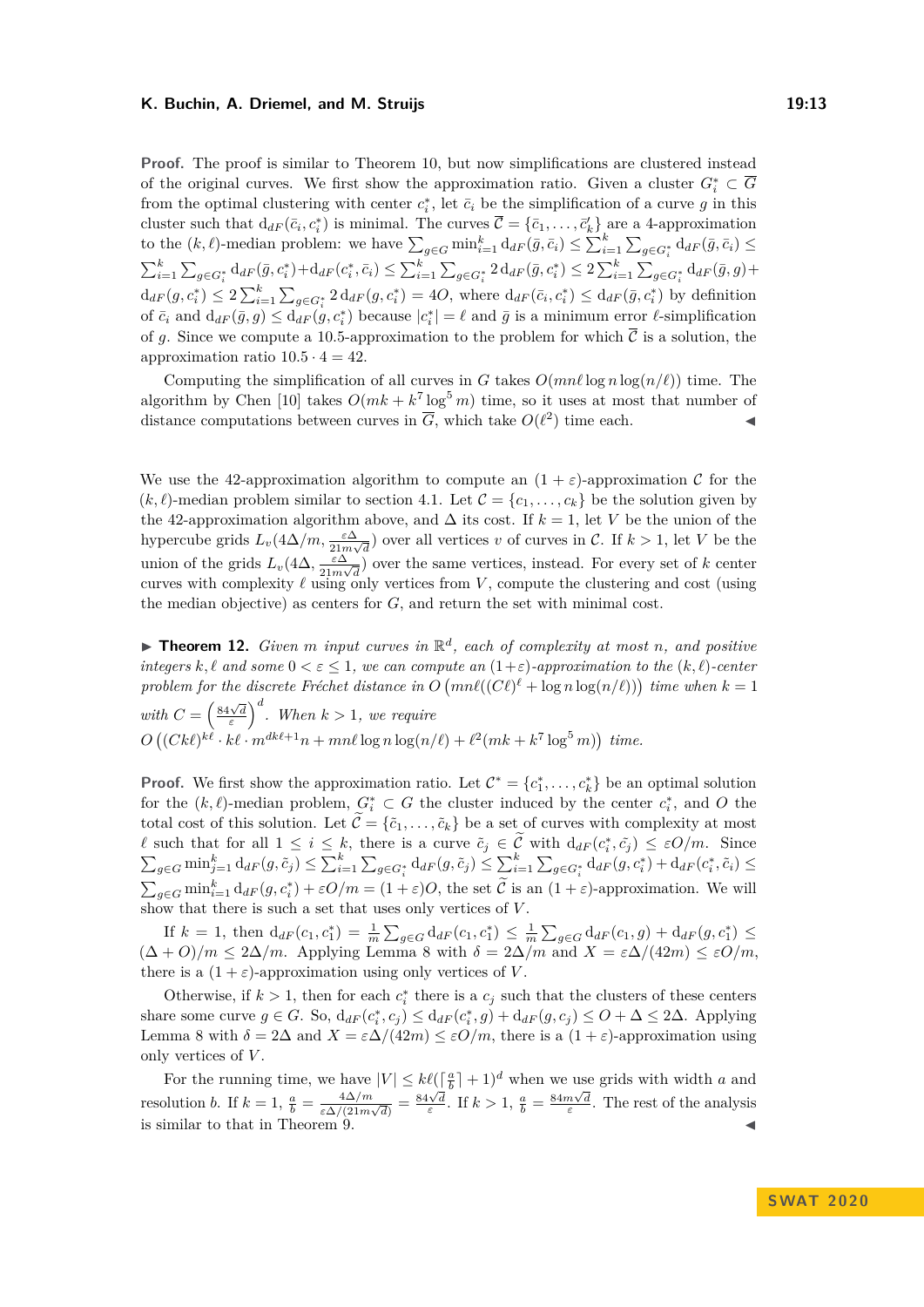#### <span id="page-13-1"></span>**19:14 On the Hardness of Computing an Average Curve**



**Figure 5** An example configuration of  $\mathcal{G} = (V, E)$ . Crosses indicate the vertices from the curves in *G*, dots indicate vertices from *V* and all bounded faces are numbered. The maximal intersection regions are the faces  $f_1$  and  $f_9$  and the vertex  $v$  (in red). Note that while all arcs on the boundary of  $f_2$  are convex for that face,  $f_2$  is not maximal, since its boundary intersects the boundary of  $f_3$ only at vertex *v*.

# **4.3** Exact algorithm for  $(k, \ell)$ -center under discrete Fréchet in  $\mathbb{R}^2$

For the  $(k, \ell)$ -center problem under the discrete Fréchet distance in  $\mathbb{R}^2$ , we can give a polynomial time algorithm if  $k$  and  $\ell$  are fixed.

<span id="page-13-0"></span> $\triangleright$  **Theorem 13.** *Given a set of m curves G in the plane with at most <i>n vertices each, we can find a solution to the*  $(k, \ell)$ -center problem for the discrete Fréchet distance in  $O((mn)^{2k\ell+1}k\ell \log(mn))$  *time.* 

**Proof.** We first give an algorithm for the decision version of the problem: Given a set of *m* curves *G* in the plane with at most *n* vertices each and a positive real number *r*, does there exist a set of *k* center curves C with at most  $\ell$  vertices each such that  $\min_{c \in \mathcal{C}} d_{dF}(c, g) \leq r$ for all  $q \in G$ ?

For a solution  $C$  of cost  $r$ , consider the planar subdivision formed by the circles of radius *r* centred at the vertices of the input curves. Observe that we can move the vertices of curves in  $\mathcal C$  to different positions within the same region of the subdivision without changing the cost. So, we select a single vertex per region and exhaustively test all sets with *k* curves of  $\ell$  vertices that can be constructed by using only the selected vertices to determine if there exists a set of curves C such that  $\min_{c \in \mathcal{C}} d_{dF}(c, g) \leq r$  for all  $g \in G$ .

To find all maximal intersection regions, we first compute the planar graph  $\mathcal{G} = (V, E)$ , where *V* is the set of all intersection points between boundaries of disks centred around a vertex from our input curves with radius  $r$  and  $E$  is the set of arcs on the boundary of those disks ending at two intersection points. This graph has  $O((nm)^2)$  vertices and arcs and can be computed in  $O((nm)^2)$  time [\[9\]](#page-15-18), see Figure [5](#page-13-1) for an example.

By traversing the intersection points and arcs on the boundary, we can find the at most  $O((nm)^2)$  maximal intersection regions. So, we test  $O((mn)^{2k\ell})$  sets of center curves, for which we can test whether a single input curve has discrete Fréchet distance less than *r* to a single curve among the *k* center curves in  $O(n\ell)$ . This means the algorithm for the decision version takes  $O((mn)^{2k\ell+1}k\ell)$  time.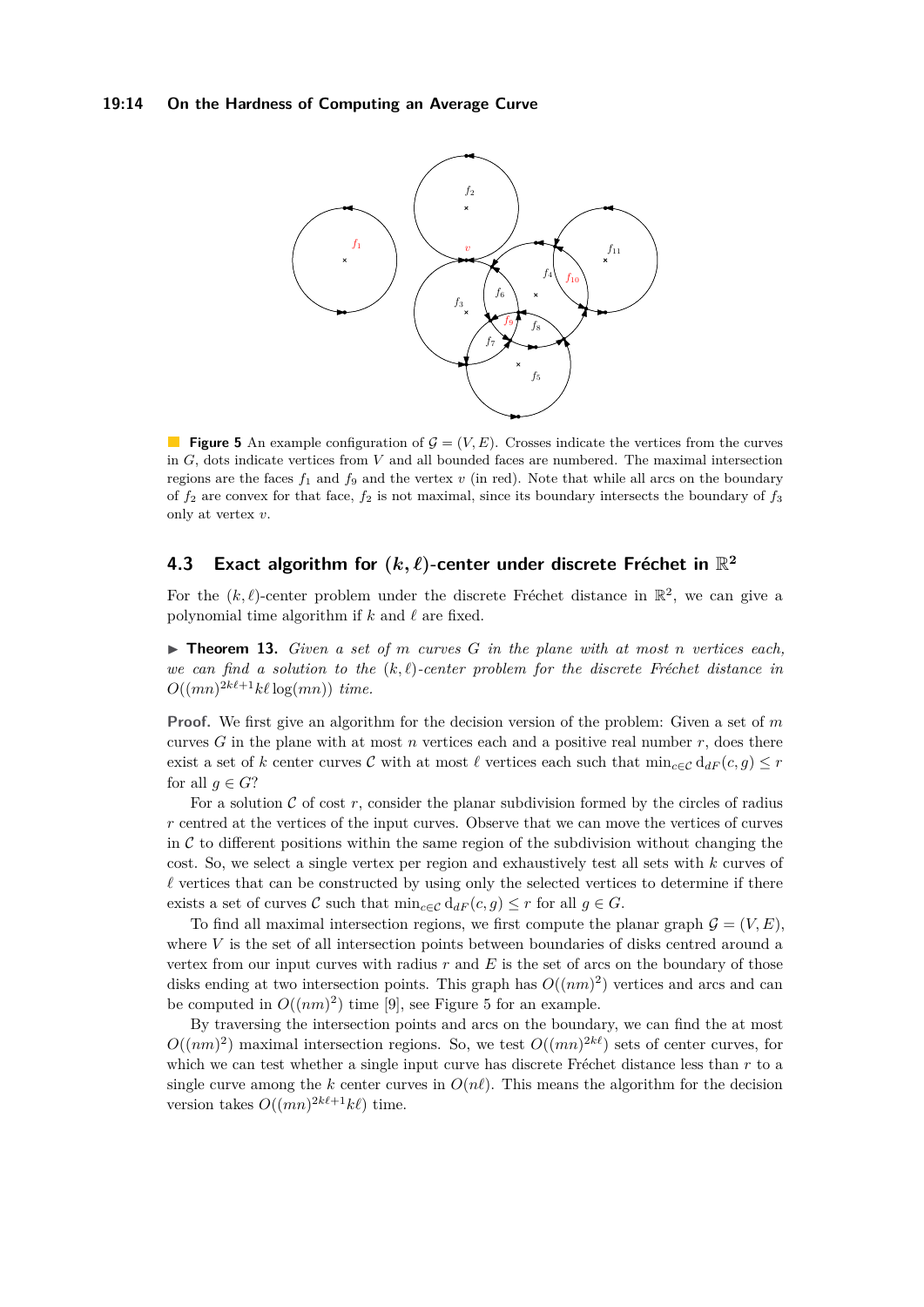#### **K. Buchin, A. Driemel, and M. Struijs 19:15** 19:15

To find a minimum r such that a  $(k, \ell)$ -center exists, note that we only have to consider the decision problem for those  $r$  where the topology of the intersection regions in  $\mathcal G$  is different. If we start with  $r = 0$  and gradually increase it, the topology of G changes only when a new maximal intersection is created, which then consists of exactly one point *p*. This means that there is a subset of our disks such that point  $p$  is the earliest point where all disks have a non-empty intersection. So, *p* must be the center of the minimum enclosing disk for this subset of disks. Since a minimum enclosing disk is determined by at most 3 points, there can be at most one unique point for every triple in set of vertices of the input curves which give at most  $O((mn)^3)$  distinct values of r where the topology of G changes. By performing a binary search on these values, we can find the optimal value in  $O(log(mn))$  calls to the algorithm for the decision.

# **5 Conclusion**

In this paper, we have shown that the 1-median problem is computationally hard under the discrete Fréchet, continuous Fréchet, and DTW distance. A natural question is whether this problem is hard to approximate. Efficient constant factor approximation algorithms are known for the Fréchet distance (see Section [4.2\)](#page-11-1), but not for DTW. If we extend our analysis in Lemma [3](#page-7-1) to a solution  $c^*$  with cost  $(1 + \varepsilon)r$  for some  $\varepsilon > 0$ , we can show  $d_{dF}(c^*, g) \leq 1 + O(\varepsilon m)$  for all input curves g (where the constant is independent of other input parameters). Together with the approximation lower bound of 2 for 1-center under continuous Fréchet distance [\[29\]](#page-16-10), this implies a lower bound of  $1 + \Omega(\frac{1}{m})$  on the approximation factor for 1-median. If we do the same for Lemma [6,](#page-8-2) we get that it is hard to approximate 1-median under  $(p, q)$ -DTW for any factor  $\lt 1 + 2((1 + \frac{1}{\min(i,j)})^{q/p} - 1)$ . So, it remains an open problem to find a constant lower bound for approximating 1-median for these distance measures.

We have shown that computing a center curve for  $(p, q)$ -DTW is NP-hard even when both the center and input curves are ternary. Bulteau et al. [\[8\]](#page-15-4) have shown that this problem is hard for (2*,* 2)-DTW when the input is binary, but the center curve is unrestricted. Can this hardness result for binary inputs be extended to  $(p, q)$ -DTW? If both the center and input are binary, a center curve for (2*,* 2)-DTW can be computed in polynomial time [\[28\]](#page-16-4). Can this be done for  $(p, q)$ -DTW? Can a mean be found in polynomial time if the input is binary, but the center restricted to be ternary?

On the positive side, we have given  $(1 + \varepsilon)$ -approximation algorithms for  $(k, \ell)$ -center and  $(k, \ell)$ -median problems under discrete Fréchet in Euclidean space and an exact algorithm for the  $(k, \ell)$ -center problem under discrete Fréchet in 2D that all run in polynomial time for fixed  $k, \ell, \varepsilon$ . It would be interesting to see if these algorithms can be adapted to the DTW or continuous Fréchet settings. Our approximation algorithms rely on the fact that good approximations have small distance to some optimal solution and that we can search a bounded space (the set of balls surrounding the vertices) for better approximations. The first property does not hold for DTW, since it is non-metric and the second property does not hold for continuous Fréchet, since the vertices of a curve with small continuous Fréchet distance do not have to be near the vertices of the other curve. The latter property is also crucial for the exact algorithm.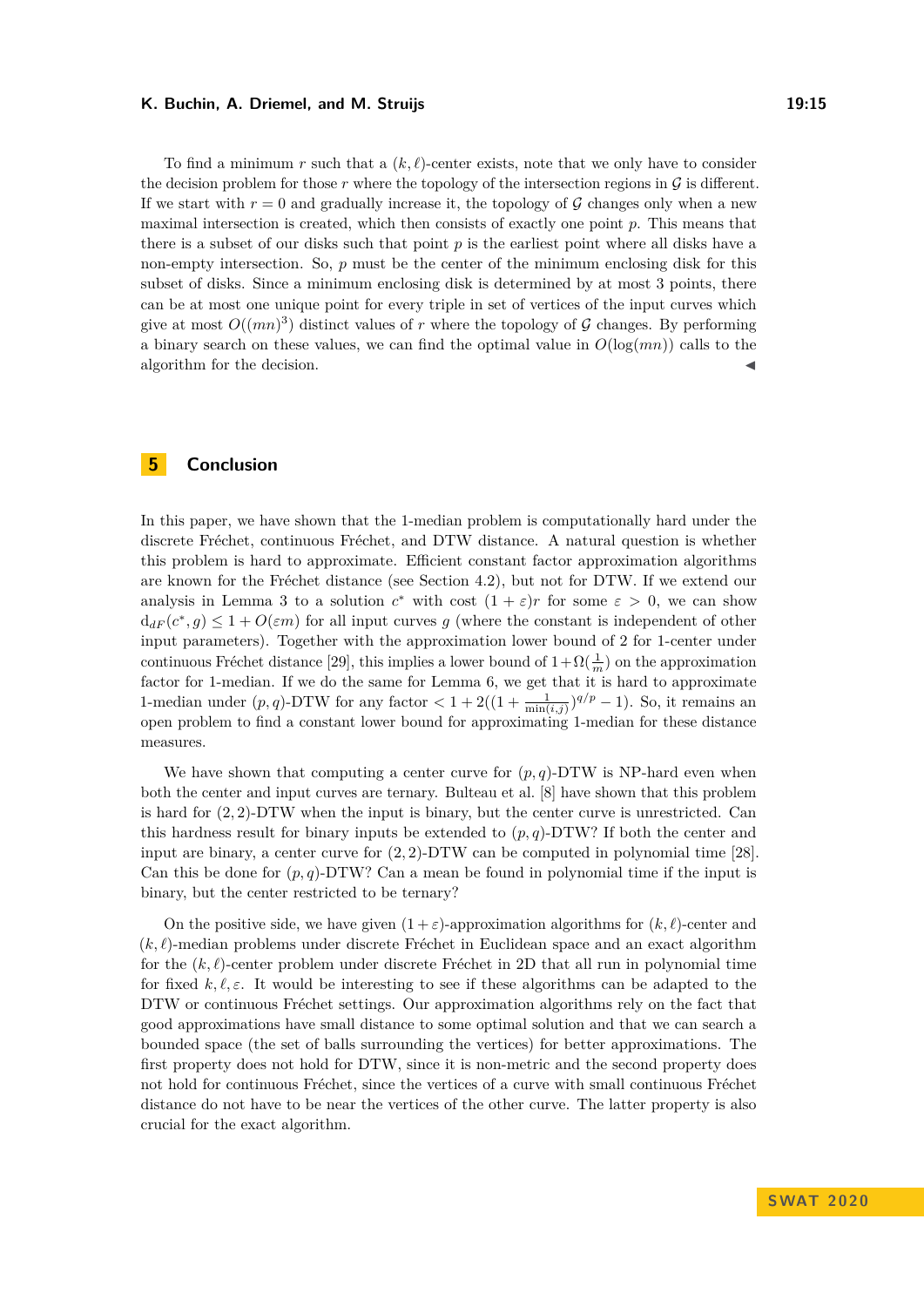#### **References**

- <span id="page-15-0"></span>**1** Helmut Alt and Michael Godau. Computing the Fréchet distance between two polygonal curves. *International Journal of Computational Geometry & Applications*, 5:75–91, 1995.
- <span id="page-15-8"></span>**2** Vijay Arya, Naveen Garg, Rohit Khandekar, Adam Meyerson, Kamesh Munagala, and Vinayaka Pandit. Local search heuristics for k-median and facility location problems. *SIAM Journal of Computing*, 33(3):544–562, 2004. [doi:10.1137/S0097539702416402](http://dx.doi.org/10.1137/S0097539702416402).
- <span id="page-15-16"></span>**3** Sergey Bereg, Minghui Jiang, Wencheng Wang, Boting Yang, and Binhai Zhu. Simplifying 3D polygonal chains under the discrete Fréchet distance. In *Proc. 8th Latin American Conference on Theoretical Informatics*, pages 630–641, 2008.
- <span id="page-15-6"></span>**4** Markus Brill, Till Fluschnik, Vincent Froese, Brijnesh Jain, Rolf Niedermeier, and David Schultz. Exact mean computation in dynamic time warping spaces. *Data Mining and Knowledge Discovery*, 33(1):252–291, 2019. [doi:10.1007/s10618-018-0604-8](http://dx.doi.org/10.1007/s10618-018-0604-8).
- <span id="page-15-14"></span>**5** Kevin Buchin, Anne Driemel, Joachim Gudmundsson, Michael Horton, Irina Kostitsyna, and Maarten Löffler. Approximating  $(k, \ell)$ -center clustering for curves. *CoRR*, abs/1805.01547, 2018. [arXiv:1805.01547](http://arxiv.org/abs/1805.01547).
- <span id="page-15-3"></span>**6** Kevin Buchin, Anne Driemel, Joachim Gudmundsson, Michael Horton, Irina Kostitsyna, Maarten Löffler, and Martijn Struijs. Approximating  $(k, \ell)$ -center clustering for curves. In *Proc. 30th ACM-SIAM Symposium on Discrete Algorithms*, pages 2922–2938, 2019.
- <span id="page-15-11"></span>**7** Kevin Buchin, Anne Driemel, Natasja van de L'Isle, and André Nusser. klcluster: Center-based clustering of trajectories. In *Proc of the 27th ACM SIGSPATIAL International Conference on Advances in Geographic Information Systems*, pages 496–499, 2019.
- <span id="page-15-4"></span>**8** Laurent Bulteau, Vincent Froese, and Rolf Niedermeier. Tight hardness results for consensus problems on circular strings and time series. *arXiv preprint arXiv:1804.02854*, 2018. URL: <http://arxiv.org/abs/1804.02854>.
- <span id="page-15-18"></span>**9** Bernard Marie Chazelle and Der-Tsai Lee. On a circle placement problem. *Computing*, 36(1-2):1–16, 1986.
- <span id="page-15-17"></span>**10** Ke Chen. On coresets for k-median and k-means clustering in metric and euclidean spaces and their applications. *SIAM J. Comput.*, 39(3):923–947, 2009.
- <span id="page-15-10"></span>**11** Marek Cygan, Fedor V. Fomin, Lukasz Kowalik, Daniel Lokshtanov, Dániel Marx, Marcin Pilipczuk, Michal Pilipczuk, and Saket Saurabh. *Parameterized Algorithms*. Springer, 2015. [doi:10.1007/978-3-319-21275-3](http://dx.doi.org/10.1007/978-3-319-21275-3).
- <span id="page-15-12"></span>**12** Anne Driemel, Amer Krivošija, and Christian Sohler. Clustering time series under the Fréchet distance. In *Proc. 27th ACM-SIAM Symposium on Discrete Algorithms*, pages 766–785, 2016.
- <span id="page-15-1"></span>**13** Thomas Eiter and Heikki Mannila. Computing discrete Fréchet distance. Technical Report CD-TR 94/64, Christian Doppler Laboratory for Expert Systems, TU Vienna, Austria, 1994.
- <span id="page-15-15"></span>**14** Tomás Feder and Daniel Greene. Optimal algorithms for approximate clustering. In *Proceedings of the twentieth annual ACM symposium on Theory of computing*, pages 434–444, 1988.
- <span id="page-15-2"></span>**15** Kaspar Fischer, Bernd Gärtner, and Martin Kutz. Fast smallest-enclosing-ball computation in high dimensions. In *Proc. 11th Annual European Symposium on Algorithms*, pages 630–641, 2003. [doi:10.1007/978-3-540-39658-1\\_57](http://dx.doi.org/10.1007/978-3-540-39658-1_57).
- <span id="page-15-13"></span>**16** Toni Giorgino. Computing and visualizing dynamic time warping alignments in r: The dtw package. *Journal of Statistical Software, Articles*, 31(7):1–24, 2009. [doi:10.18637/jss.v031.](http://dx.doi.org/10.18637/jss.v031.i07) [i07](http://dx.doi.org/10.18637/jss.v031.i07).
- <span id="page-15-7"></span>**17** Teofilo F. Gonzalez. Clustering to minimize the maximum intercluster distance. *Theoretical Computer Science*, 38:293–306, 1985. [doi:10.1016/0304-3975\(85\)90224-5](http://dx.doi.org/10.1016/0304-3975(85)90224-5).
- <span id="page-15-5"></span>**18** Lalit Gupta, Dennis L Molfese, Ravi Tammana, and Panagiotis G Simos. Nonlinear alignment and averaging for estimating the evoked potential. *IEEE Transactions on Biomedical Engineering*, 43(4):348–356, 1996.
- <span id="page-15-9"></span>**19** Kamal Jain, Mohammad Mahdian, and Amin Saberi. A new greedy approach for facility location problems. In *Proc. 34th ACM Symposium on Theory of Computing*, pages 731–740, 2002. [doi:10.1145/509907.510012](http://dx.doi.org/10.1145/509907.510012).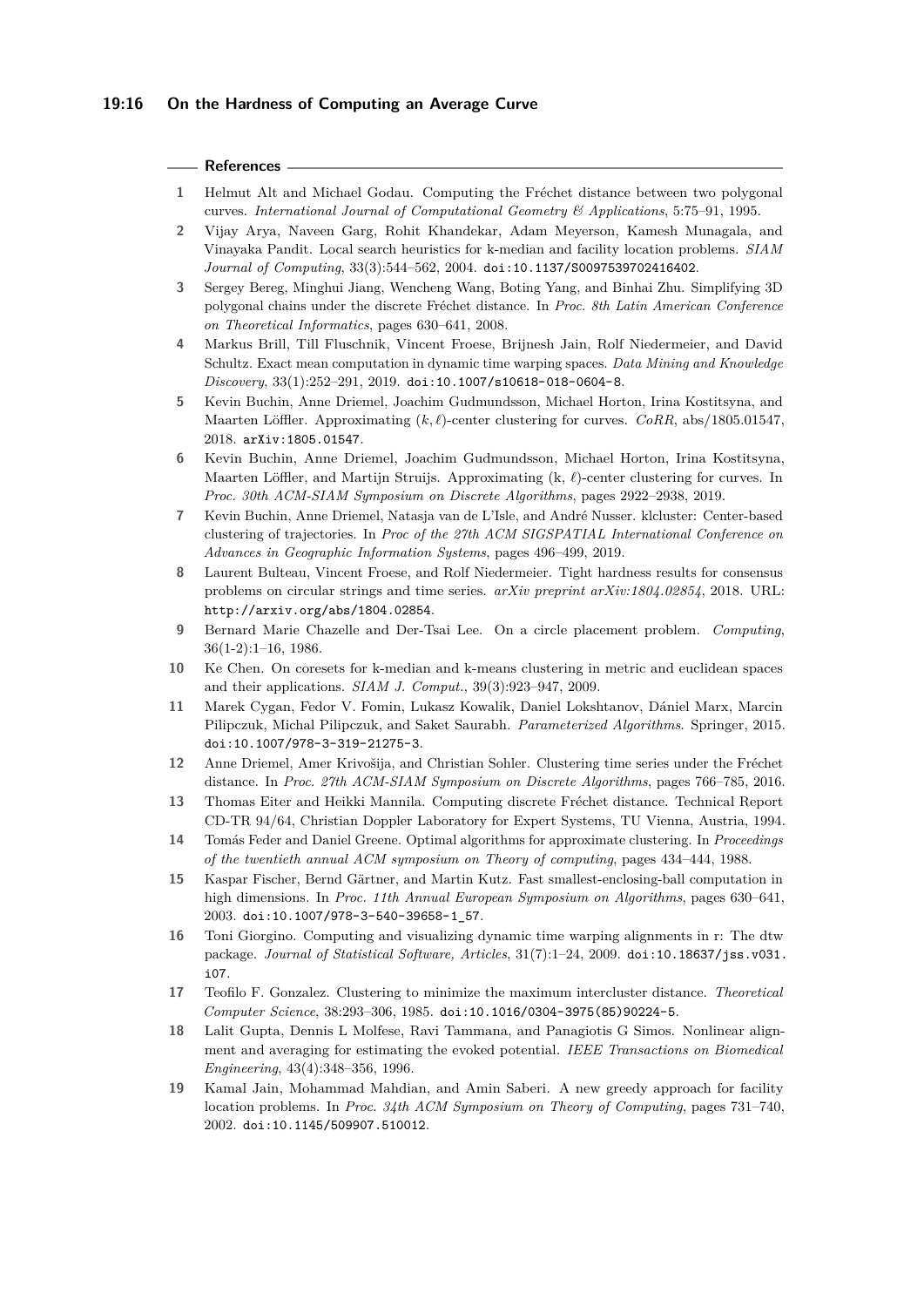#### **K. Buchin, A. Driemel, and M. Struijs 19:17** 19:17

- <span id="page-16-1"></span>**20** Shi Li and Ola Svensson. Approximating k-median via pseudo-approximation. *SIAM Journal of Computing*, 45(2):530–547, 2016. [doi:10.1137/130938645](http://dx.doi.org/10.1137/130938645).
- <span id="page-16-3"></span>21 Nimrod Megiddo. Linear-time algorithms for linear programming in r<sup>3</sup> and related problems. *SIAM Journal of Computing*, 12(4):759–776, 1983. [doi:10.1137/0212052](http://dx.doi.org/10.1137/0212052).
- <span id="page-16-2"></span>**22** Nimrod Megiddo and Kenneth J. Supowit. On the complexity of some common geometric location problems. *SIAM Journal of Computing*, 13(1):182–196, 1984. [doi:10.1137/0213014](http://dx.doi.org/10.1137/0213014).
- <span id="page-16-0"></span>**23** François Petitjean and Pierre Gançarski. Summarizing a set of time series by averaging: From Steiner sequence to compact multiple alignment. *Theoretical Computer Science*, 414(1):76–91, 2012. [doi:10.1016/j.tcs.2011.09.029](http://dx.doi.org/10.1016/j.tcs.2011.09.029).
- <span id="page-16-8"></span>**24** Krzysztof Pietrzak. On the parameterized complexity of the fixed alphabet shortest common supersequence and longest common subsequence problems. *Journal of Computer and System Sciences*, 67(4):757–771, 2003.
- <span id="page-16-7"></span>**25** Kari-Jouko Räihä and Esko Ukkonen. The shortest common supersequence problem over binary alphabet is NP-complete. *Theoretical Computer Science*, 16(2):187–198, 1981. [doi:](http://dx.doi.org/10.1016/0304-3975(81)90075-X) [10.1016/0304-3975\(81\)90075-X](http://dx.doi.org/10.1016/0304-3975(81)90075-X).
- <span id="page-16-5"></span>**26** Alexis Sardá-Espinosa. Comparing time-series clustering algorithms in R using the dtwclust package. *R package vignette*, 12:41, 2017.
- <span id="page-16-6"></span>**27** Alexis Sardá-Espinosa. Time-Series Clustering in R Using the dtwclust Package. *The R Journal*, 11(1):22–43, 2019. [doi:10.32614/RJ-2019-023](http://dx.doi.org/10.32614/RJ-2019-023).
- <span id="page-16-4"></span>**28** Nathan Schaar, Vincent Froese, and Rolf Niedermeier. Faster binary mean computation under dynamic time warping, 2020. [arXiv:2002.01178](http://arxiv.org/abs/2002.01178).
- <span id="page-16-10"></span>**29** Martijn Struijs. Curve clustering: hardness and algorithms. Msc thesis, Eindhoven University of Technology, 2018. URL: [https://research.tue.nl/files/125547043/thesis\\_Martijn\\_](https://research.tue.nl/files/125547043/thesis_Martijn_Struijs_IAM_311.pdf) [Struijs\\_IAM\\_311.pdf](https://research.tue.nl/files/125547043/thesis_Martijn_Struijs_IAM_311.pdf).

# <span id="page-16-9"></span>**A Appendix**

### **A.1 Proof of Lemma [3](#page-7-1)**

**► Lemma.** If  $(G \cup R_{i,j}, r)$  is a true instance of the average curve problem for discrete and *continuous Fréchet, then* (*S, i, j*) *is a true instance of FCCS.*

**Proof.** We will show the proof for the continuous Fréchet distance. Since the continuous Fréchet distance is a lower bound of the discrete version, this proves the discrete case as well.

Since  $(G \cup R_{i,j}, r)$  is a true instance of the average curve problem for continuous Fréchet, there exists a curve  $c^*$  such that  $\sum_{g \in G \cup R_{i,j}} d_F(c^*, g) \leq r = |S| + 2$ . We start by deriving bounds for the distance between  $c^*$  and the individual curves in  $G \cup R_{i,j}$ .

 $\Rightarrow$  Claim.  $d_F(\gamma(s), \gamma(s')) \ge 2$  for all  $s, s' \in S$  such that  $s \ne s'.$ 

Proof. If a letter vertex *p* on  $\gamma(s)$  is matched with a point *p*' that does not lie on a peak of the same letter in  $\gamma(s')$ , then  $|p - p'| \geq 2$  and so  $d_F(\gamma(s), \gamma(s')) \geq 2$ . By symmetry, the same holds if we exchange *s* and *s'*.

Otherwise, each letter vertex can be matched only with points on a peak of the same letter. Let *k* be the first index such that  $s[k] \neq s'[k]$ . Then, the *k*-th letter vertex of  $\gamma(s)$ cannot be matched to any point on the *k*-th peak of  $\gamma(s')$  and must be matched to a point on another peak; the same holds with  $s$  and  $s'$  exchanged. It is not possible that on both curves the *k*-th letter vertex is matched with a peak of index larger than *k*, since the matching is monotone. So, one of the curves has its *k*-th letter vertex matched with a point on a peak of index smaller than *k*, we assume w.l.o.g. that this curve is *s*.

By monotonicity, the first  $k$  letter vertices of  $s$  are matched to the first  $k-1$  peaks of  $s'$ , so there are two letter vertices on *s* that are both matched with a point on the same peak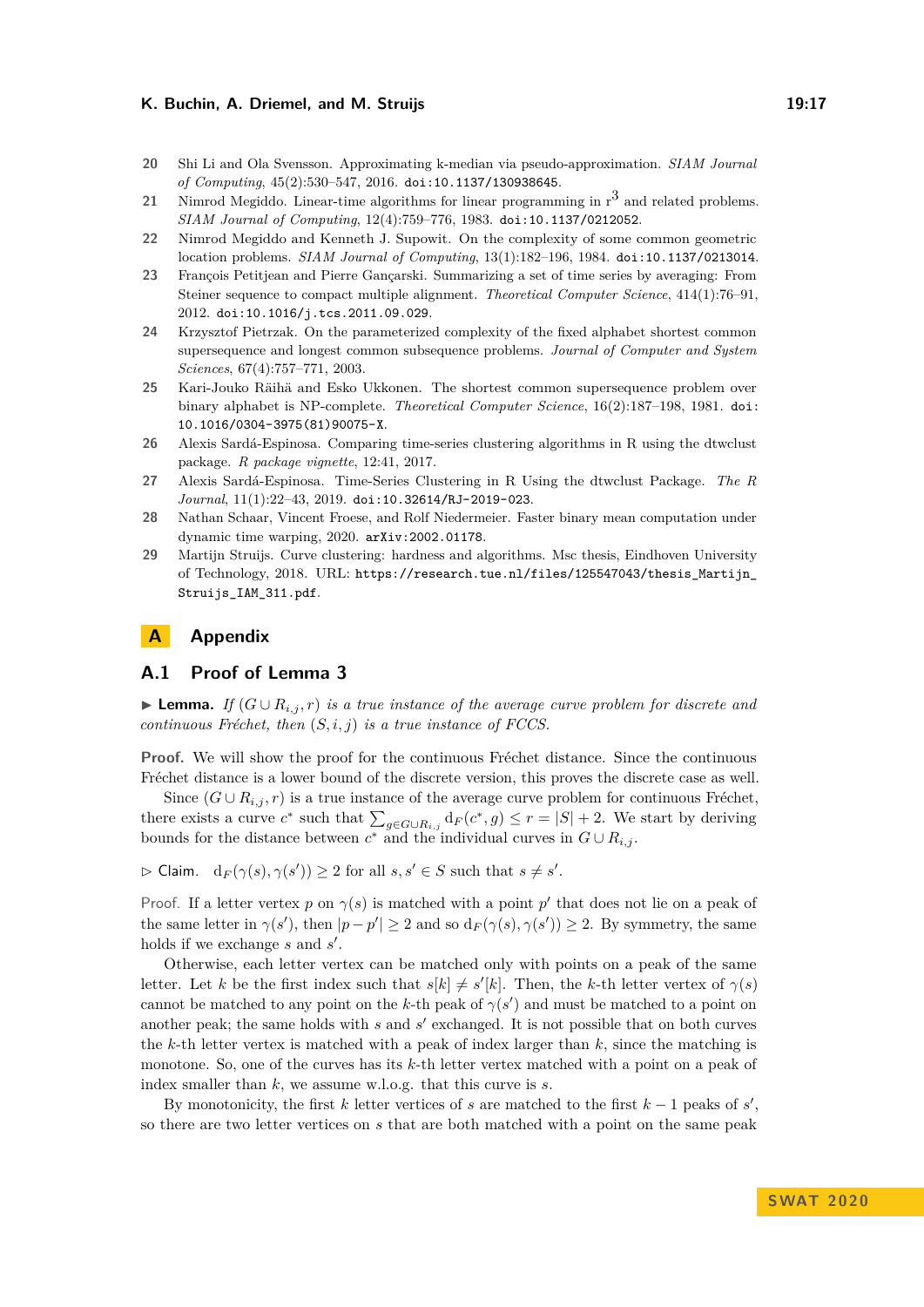#### **19:18 On the Hardness of Computing an Average Curve**

on *s'*. The interval between those two points on this peak on *s'* must be matched with the interval between the letter vertices on *s*, so all points in the buffer gadget between the letter vertices on  $s$  are matched to some point on the peak on  $s'$ . But then there is either a point on an A-peak matched to  $g_b$  or a point on a B-peak matched to  $g_a$ , which in both cases has distance a least 2, so  $d_F(\gamma(s), \gamma(s')) \geq 2$ .

 $\triangleright$  Claim.  $d_F(c^*, A_i) + d_F(c^*, B_j) ≤ 2$ 

Proof. Using the previous claim and the triangle inequality, we have

$$
d_F(c^*, \gamma(s_k)) + d_F(c^*, \gamma(s_{k+1})) \ge d_F(\gamma(s_k), \gamma(s_{k+1}) \ge 2
$$

for all  $k \in \{1, \ldots, m-1\}$  and  $d_F(c, \gamma(s_m)) + d_F(c, \gamma(s_1)) \geq 2$ . The summation of these *m* inequalities has each  $s_k$  exactly twice on the lefthand side, so  $\sum_{k=1}^{m} 2d_F(c^*, \gamma(s_k)) \geq 2m$ , hence  $\sum_{k=1}^{m} d_F(c^*, \gamma(s_k)) \geq m = |S|$ . So,  $d_F(c^*, A_i) + d_F(c^*, B_j) \leq r - \sum_{k=1}^{m} d_F(c^*, \gamma(s_k)) \leq$ 2.

 $\triangleright$  Claim.  $d_F(c^*, A_i) \geq 1$  and  $d_F(c^*, B_j) \geq 1$ .

Proof. Suppose  $d_F(c^*, A_i) < 1$ . Then, all points p on  $c^*$  are matched to some point in [-3, 1] with distance  $\langle 1, \text{ which means } |p - g_B| \rangle$  1. We can assume that each string in *S* contains at least one *B* character (if there is a string *s* with only *A* characters, any supersequence with *i* A-characters is a supersequence of *s* when  $|s| < i$  and none when  $|s| > i$ , so we can remove such trivial strings from the instance and check if the instance is trivially false). Therefore,  $d_F(c^*, \gamma(s)) > 1$  for any  $s \in S$ .

Since  $|g_a - g_b| = 2$ , we have  $d_F(A_i, B_j) \ge 2$ , so  $d_F(c^*, A_i) + d_F(c^*, B_j) \ge d_F(A_i, B_j) \ge 2$ . But then  $r \ge \sum_{g \in G \cup R_{i,j}} d_F(c^*, g) > |S| + 2 = r$ , a contradiction, so  $d_F(c^*, A_i) \ge 1$ . The proof of  $d_F(c^*, B_j) \ge 1$  is analogous.

$$
\triangleright \text{Claim. } d_F(c^*, g) = 1 \text{ for all } g \in G \cup R_{i,j}.
$$

Proof. The last two claims together imply  $d_F(c^*, A_i) = d_F(c^*, B_j) = 1$ . This means that for each point *p* on  $c^*$ ,  $|p| \leq 2$  (otherwise, *p* has distance  $> 1$  to all points on  $A_i$  or all points on  $B_j$ , so  $d_F(c^*, \gamma(s)) \geq 1$  for all  $s \in S$ , since we can assume *s* contains at least one *A* and *B* character. Therefore,  $d_F(\gamma(s), c^*) \leq r - d_F(A_i, c^*) - d_F(B_j, c^*) - \sum_{s' \in S \setminus \{s\}} d_F(\gamma(s'), c^*) \leq$ |*S*| − (|*S*| − 1) = 1 for all *s* ∈ *S*. C

Now we have shown that any center curve that achieves a cost of  $|S|+2$  for the constructed *k*-median instance needs to have Fréchet distance equal to 1 to all curves in this instance. It remains to show that such a center curve encodes a solution to the initial FCCS instance. Note that such a center curve is also a solution to the 1-center problem for this set of curves. We can now apply the proof of Lemma 33 from [\[6,](#page-15-3) [5\]](#page-15-14), where the same gadgets were used in the reduction to the 1-center problem.

# **A.2 Proof of Lemma [6](#page-8-2)**

▶ **Lemma.** *If*  $(G \cup R_{i,j}, r)$  *is a true instance of*  $(p, q)$ *-DTW average curve, then*  $(S, i, j)$  *is a true instance of FCCS.*

**Proof.** If  $(G \cup R_{i,j}, r)$  is a true instance of  $(p, q)$ -DTW average curve, then there exists a curve  $c^*$  such that  $\sum_{g \in G \cup R_{i,j}} DTW_p^q(c^*,g) \leq r$ . Take a curve  $g \in G \cup R_{i,j}$ . First note that there is at least one signal vertex in *c* <sup>∗</sup> matched to each letter gadget in *g*: otherwise, matching all *β* vertices in the gadget costs at least  $\varepsilon^q \cdot \beta = \varepsilon^q \cdot (r/\varepsilon^q + 1) > r$ , which contradicts the choice of